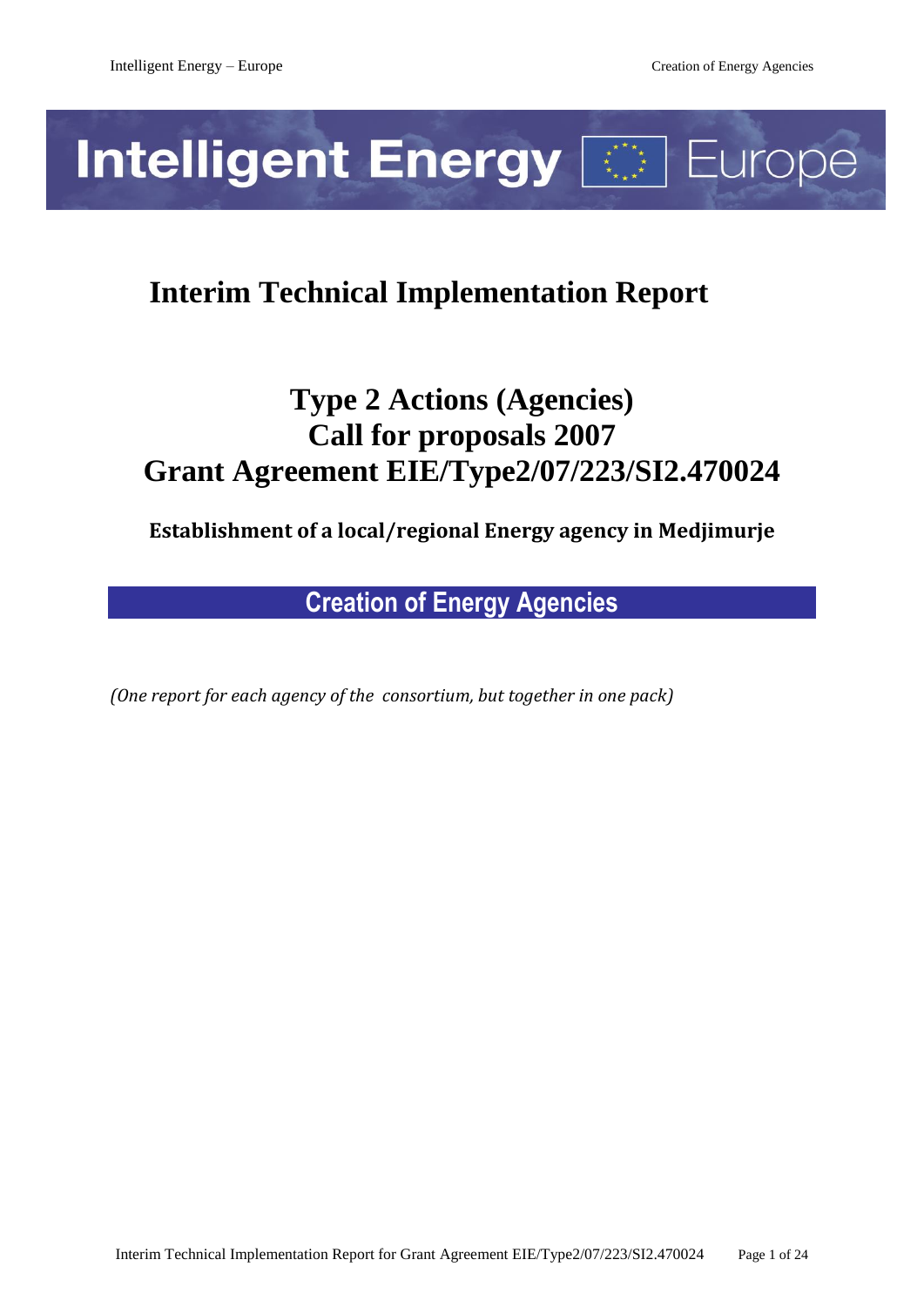# **AGENCY DETAILS**

Name:

Full address:

Telephone:

Fax:

E-mail:

Name of person responsible (Director):

# **PARTNER AGENCIES<sup>1</sup>**

Name: Medjimurje energy agency ltd. – MENEA

Full address: Bana Josipa Jelačića 22, 40000 Čakovec, Croatia

Telephone: 00385 40 39 55 60

Fax: 00385 40 39 51 42

E-mail[: info@menea.hr](mailto:info@menea.hr)

Name of person responsible (Director): Mladen Boršić

**DURATION OF CONTRACT:** from 01-11-2008 to 31-10-2011.

1 To be completed separately for each agency.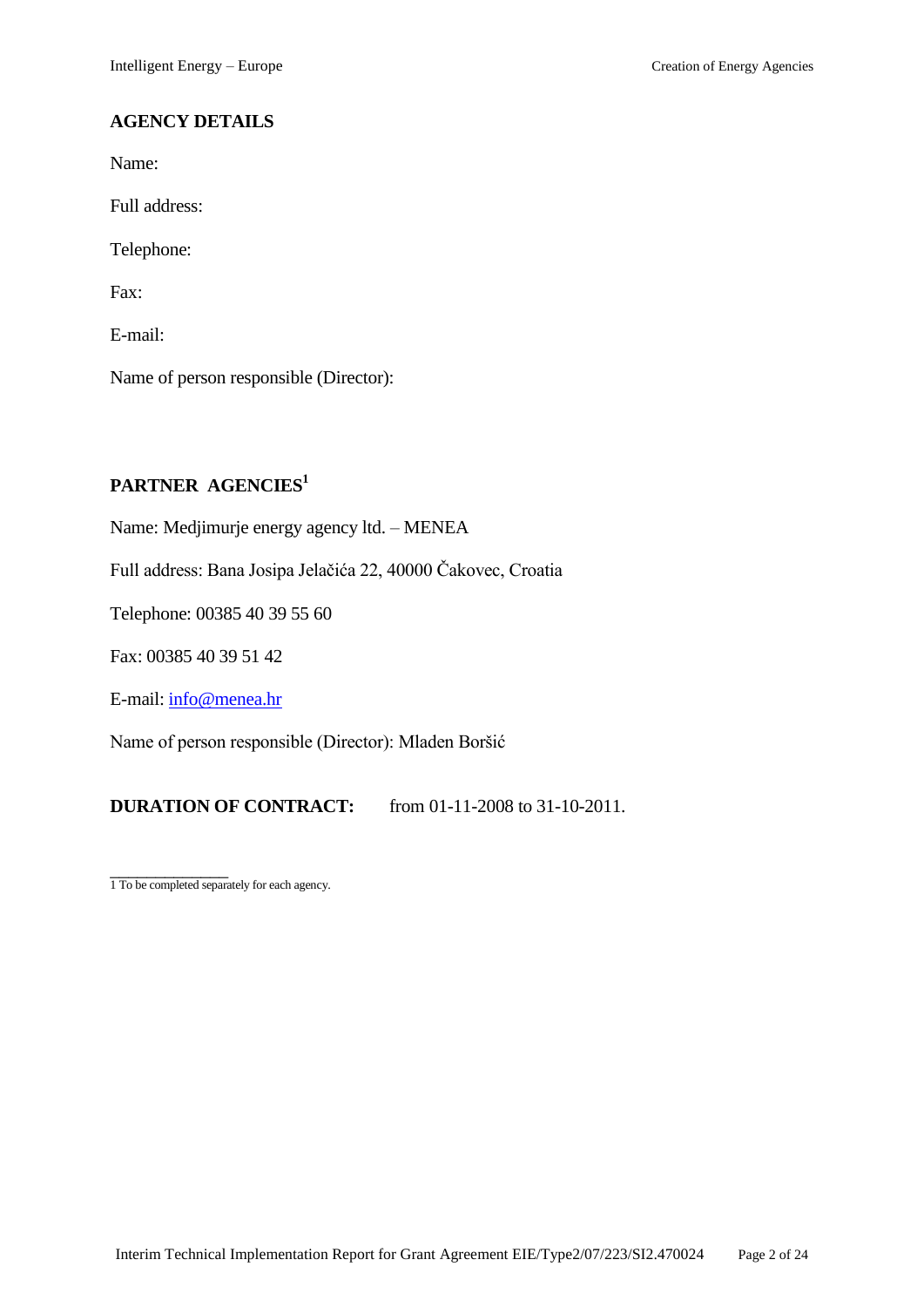# **CONTENTS**

#### **A. Agency Structure**

#### **A1 The Management Board**

The 2<sup>nd</sup> Meeting of the Management Board was held on 04.05.2009. Changes are: *President*: Ivica Toljan, Croatian Energy Market Operator *Members*: Nenad Hranilović, City of Čakovec Dragutin Glavina, City of Prelog Josip Dobranić, City of Mursko Središće Domagoj Validžić, Ministry of economy, labour and entrepreneurship Matija Derk, Regional Development Agency Medjimurje Stjepan Baranašić, County of Medjimurje Jasmina Fanjek, HEP-Esco Ltd. Davor Mladina, Končar Vladislav Brkić, INA.

#### **A2 Key staff of the Agency**

Current staff (part time/full time, seconded):

- · Director: Mladen Boršić; employed 01-11-2008. Full time
- Secretary: Irena Horvat; employed 08-05-2008. Part time (75 %)
- · Engineer specialist in energy: Osvaldo Barbarisi; employed in June 2009. Full time

Estimation for future staff: One engineer specialist in energy in the year 2011.

#### **A3 Advisory bodies (Scientific committee/Evaluation committee/others)**

Advisory Board was formed on 20-04-2009. The first meeting was held on 14-05-2009. Advisory Board consists of energy experts from different research institutes and universities. *Members*:

Željka Hrs-Borković, Energy Institute Hrvoje Požar (EIHP) Srećko Švaić, Faculty of Mechanical Engineering and Naval Architecture (FSB) Željko Knok, Medjimurje University Andrea Vugrinović, County of Medjimurje Natko Urli, Center for renewable energy sources Roman Vulpe, Croatian Metrology Society.

#### **A4 Premises of the Agency**

Agency rent premise on address Bana Josipa Jelačića 22, in Čakovec. It is renewed building adapted to office building owned by REDEA and Medjimurje County.

#### **A5 Relationships with existing energy management agencies or networks**

Partner of the MENEA is the Energy Institute Hrvoje Požar (EIHP) which is the national energy agency of Croatia. MENEA is in closely contact with the other two agencies that were established in the same framework of Grant agreement No EIE/TYPE2/07/223/SI2.470024 ("Agència de l'Energia de Lleida" in Spain, and "Agence Locale de l'Energie Montpellier" in France). MENEA collaborate with other four Croatian energy agencies.

#### **A6 Future of the agency**

The first three years period covered by the contract will give the opportunity, with the support of European funds, to make the demonstration to the stakeholders, local institutes, enterprises, authority, and population of the necessity and benefit for such an agency to exist. The objective is to continue these activities beyond 3-year contract period with the Commission. After 3 years, it is envisaged:

· to conserve the same statute and its proper autonomy;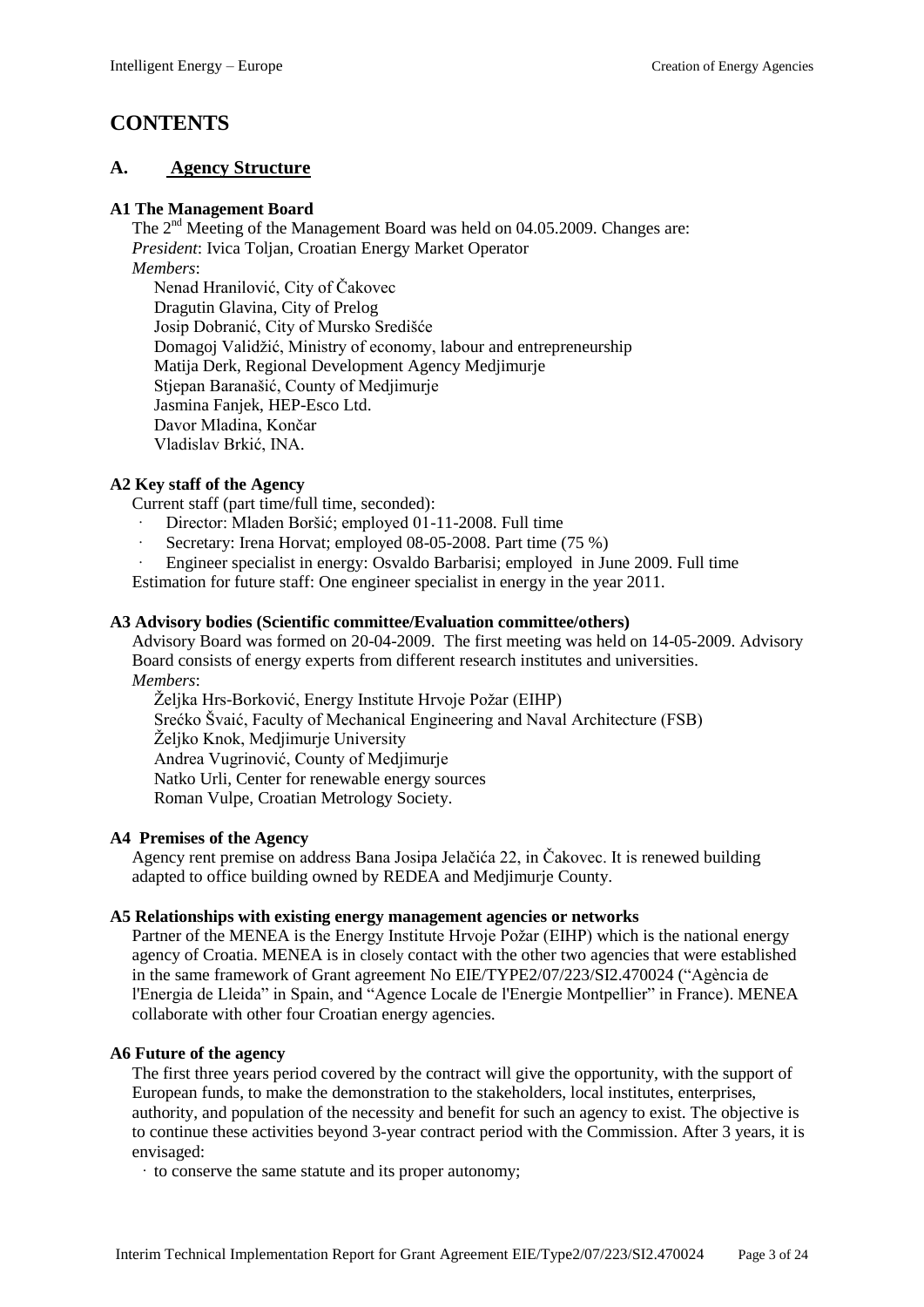- · to have local partners to manage projects as clients for energy services (customers and financers);
- · to be key player in the North of Croatia and cross-border region (Slovenia, Austria, Hungary) through cooperation and assistance in all energy related initiatives in the region;
- · to keep and multiply European and national partnerships; especially in cross-border region; · to continue and upgrade the activities started in the first three years.

Three possibilities are foreseen to compensate, with other financing sources, the end of EU financing what was expressed by founder members.:

1. *Increase memberships*.

Such contribution is better as it is constant and as it presents less risk financing interruption. Partnership with local actors (e.g. enterprises, energy suppliers, universities, households, local authorities including social associations) will be developed as well as those with organisations abroad.

2. *Develop and offer services*.

Several services may be proposed: general interest services such as advise for social assistance and organism that support households with economic difficulties and information campaign towards SME's; services of advice in RUE for economic actors such as organisation of training seminar, energy audit campaign on buildings; services of energy management for buildings; technical and financial assistance for RES and RUE project.

3. *Benefit from new European fund*.

As a tutor agency in Croatia and neighbouring countries (e.g. Slovenia, Hungary, Bosnia and Herzegovina, Serbia) for specific program or to assist to submit European proposal (concerning information, training, partners search, financing), the agency may directly or indirectly benefit from the European funds.

The agency will also in the long-term work according to the principle of subsidiary, and will even after three years continue to work also in the fields of training, awareness raising and other nonprofit fields of activity.

#### **A7 Autonomy of the Agency**

The agency is built as an independent legal body – with autonomy and legal status – having full operational and budget power. Neither the County. nor the group of partners, have a number of votes that exceed 1/3 (one third) in the management board and hence it ensures the autonomy of the agency to be safeguard.

#### **A8 Evaluation of agency's activities**

Evaluation of agency activities is primarily carried out by the management board, which will in complex matters acquire the expertise of expert advisory board. Evaluation is based on activity report elaborated under supervision of the Director and then is forwarded to the board committee for analysis on the consistency with the strategy, planned goals and impact forecasted.

In order to make sure activities of the Medjimurje Energy Agency are in line with work plan and to ensure that the Medjimurje Energy Agency is reaching planned goals, external evaluation will be organised. For purposes of external evaluation the local energy Agency from Slovenia ensures that evaluation is impartial and based on quality criteria.

#### *Methodology:*

For the evaluation of performed activities has been inserted to the controlling instruments usual in the field of service. In this case, the content-related, the organisational and the economic aims by means of the results achieved in actual fact in relation to the planned results are judged.

The analysis takes into account the main sectors in which the Agency is engaged (e.g. activities implemented, participation, costs) and it will be based on a series of quantitative indicators as well as on qualitative descriptions of the changes that have taken place since the starting of the agency. The evaluation activities will be focused on the cost-benefit analysis.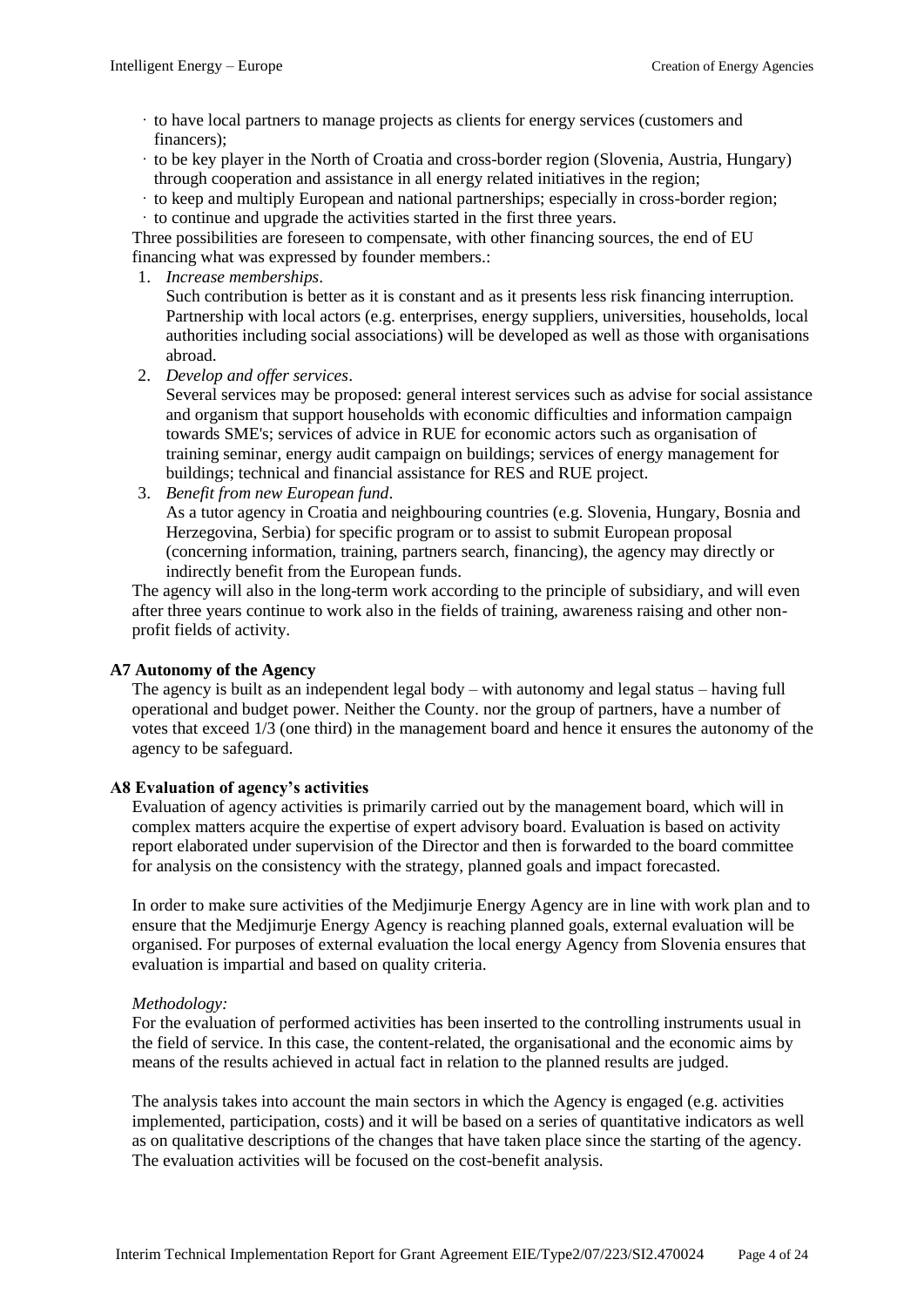Numerical indicators, which have been set up in tutor energy agency and shall be used to measure the relative efficiency of the Medjimurje Energy Agency. The tutor agency-partner takes part in this evaluation, and also give detailed methodological information about the way they are evaluated themselves.

The three main efficiency criteria for the evaluation work of the committee are:

- funds raised by the projects as we intend to survive after EIE grant period on agency incomes (including fees for public information activities paid by national authorities) shall constantly grow up to the 100 per cent mark reached after three years,
- · fulfilling of the objectives,
- very high percentage of content clientele the clientele will be questioned after two years in order to find out weak points in the service quality.

#### *Use and valorisation of the evaluation*

The evaluation is the basic information for the annual strategic planning meetings which will be carried out each year in order to react to changes' in scientific and technical progress, legislation, regional circumstances, funding, offer and demand.

The results of the evaluation will be used for improving the work program, agency strategy and budget. The evaluation will provide a consistent way to show the impact of the Agency and, therefore, will be disseminated to the EIE net.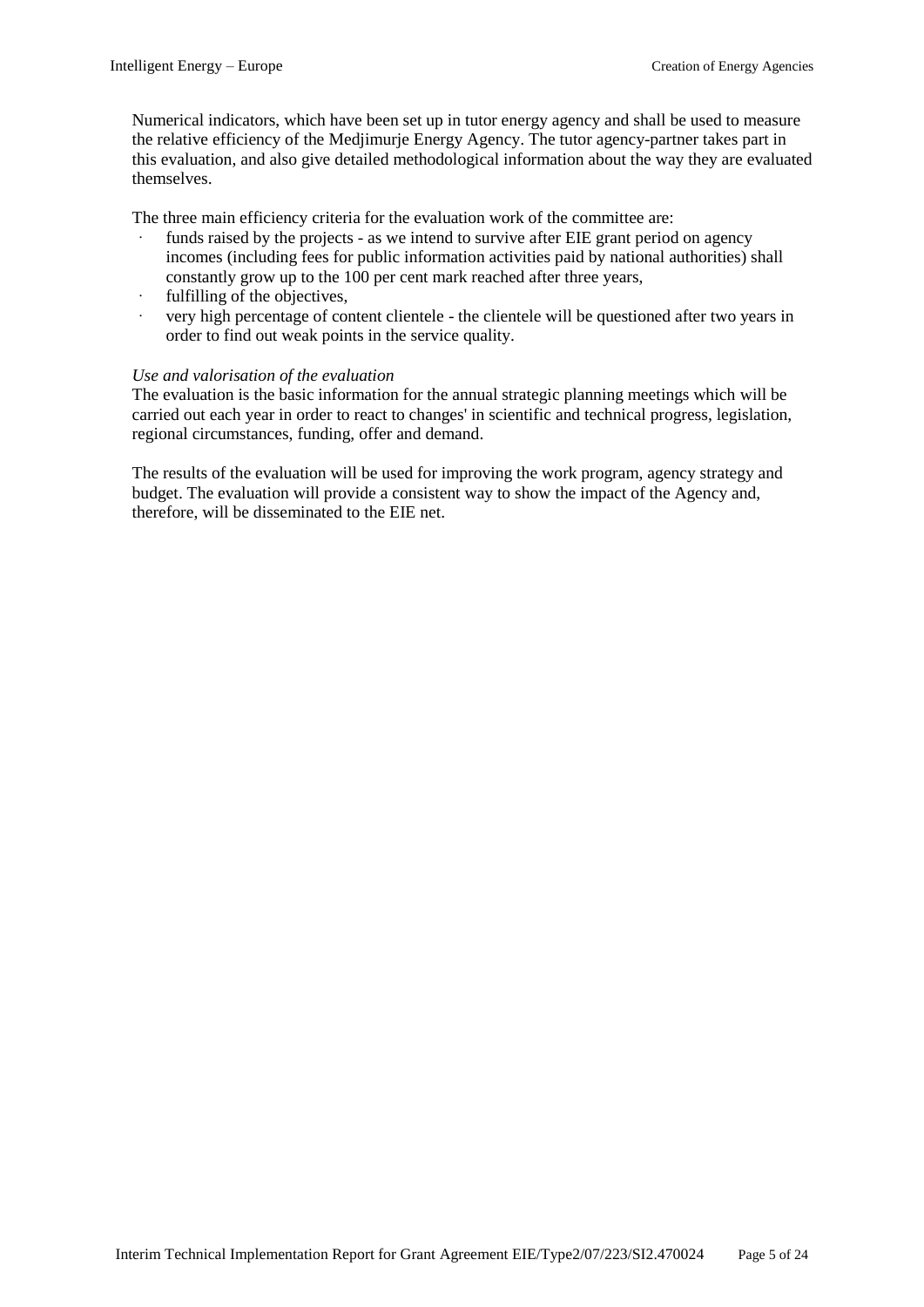# **B. Work programme of the Agency (reporting period 1-17months)**

## **B.1 Work Packages**

#### **WP 1: Legal establishment of the Agency**

| $N^{\circ}$ of work package: 1                           | Name of the work package:<br>Legal establishment of the agency |
|----------------------------------------------------------|----------------------------------------------------------------|
| <b>Duration in months: 6</b>                             |                                                                |
| Total person-hours of work: 132<br>(from disposable 132) | Total costs in EUR: 3 314,21                                   |

#### **Description of the work**:

During this work package the new energy agency has been established. Medjimurje County and the Regional Development Agency Medjimurje have provided necessary support. All the tasks of this work package are **achieved**.

Public presentation of the Medjimurje Energy Agency on 5th February 2009; Čakovec. Attendees: 40.

#### **Tasks:**

- 1. Legal procedures related to the establishment of the Agency
- 2. Selecting of the staff
- 3. Determining location of Agency premises and equipping of premises
- 4. Preparation of initial activity plan and drafting materials for public promotion of the Agency
- 5. Public promotion of the Agency, its role and future activities.

#### **Outcome of this work package:**

- · Established energy agency
- · Premises rented and equipped, staff employed
- · Material for promotion of the agency
- Public event for promotion of the Agency.

#### **Deliverable(s) of this work package:**

- Flyers (d1), (achieved)
- · brochures (*d2*), (ongoing)
- newspaper article (d3) (achieved)
- presentation and public promotion event,  $(d4)$  (achieved)
- website: [www.menea.hr](http://www.menea.hr/) (d5) (achieved)

#### **Major other specific costs (tasks and foreseen amount):**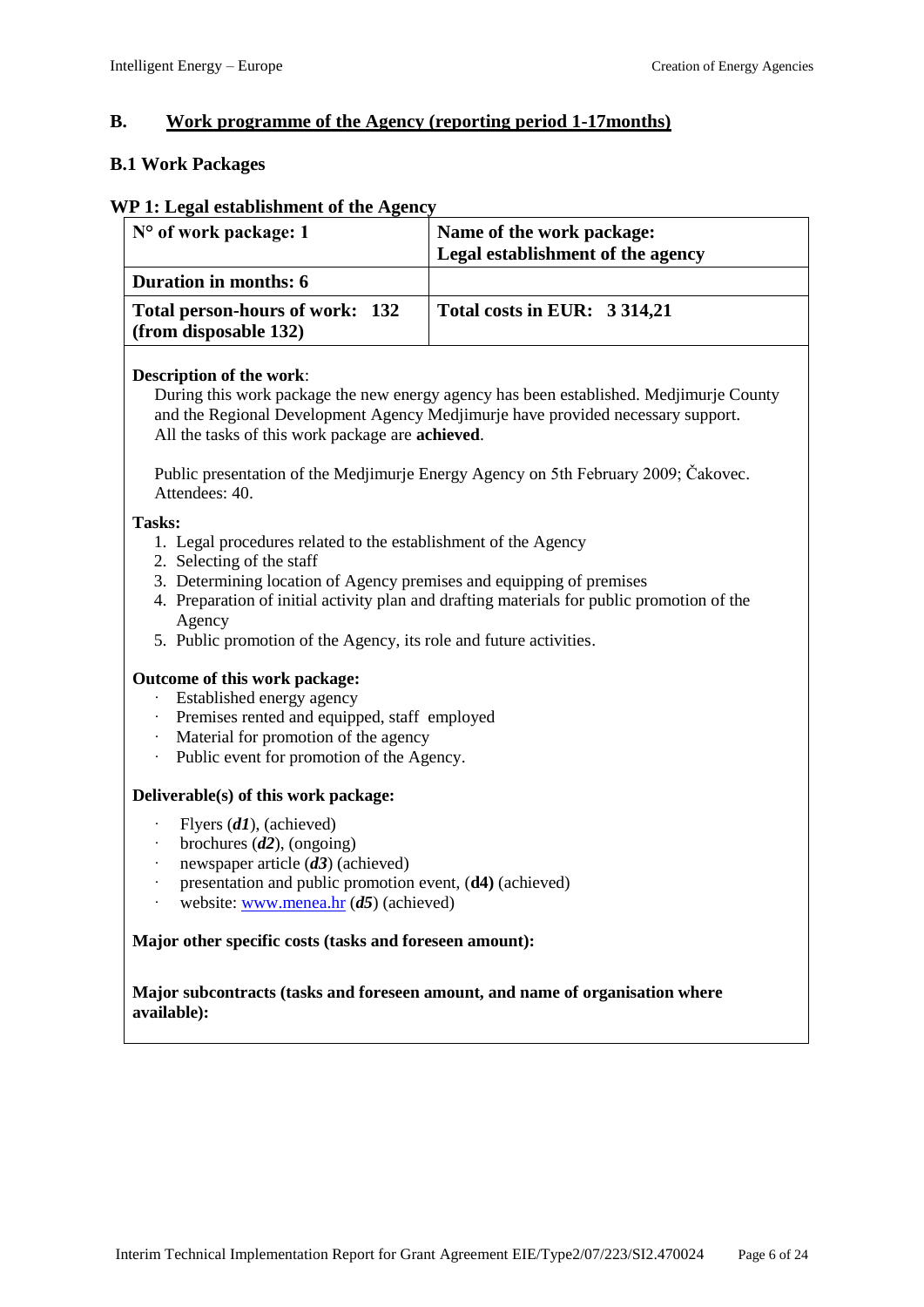# **WP** 2: M

| N° of work package:<br>$\boldsymbol{2}$                                                                                                                                                                                                                                                | Name of the work package:<br><b>Management</b>                                                                                                                                                                                                                                                                                                                                      |  |  |  |  |  |  |  |  |
|----------------------------------------------------------------------------------------------------------------------------------------------------------------------------------------------------------------------------------------------------------------------------------------|-------------------------------------------------------------------------------------------------------------------------------------------------------------------------------------------------------------------------------------------------------------------------------------------------------------------------------------------------------------------------------------|--|--|--|--|--|--|--|--|
| <b>Duration in months: 36</b>                                                                                                                                                                                                                                                          |                                                                                                                                                                                                                                                                                                                                                                                     |  |  |  |  |  |  |  |  |
| Total person-hours of work:<br>Total costs in EUR: 15 280,34<br>1353 (from disposable 2720)                                                                                                                                                                                            |                                                                                                                                                                                                                                                                                                                                                                                     |  |  |  |  |  |  |  |  |
| Description of the work:<br>partners and make sure implementation of activities is uninterrupted.                                                                                                                                                                                      | Management is ongoing activity. Employed staff ensure activities with national and EU                                                                                                                                                                                                                                                                                               |  |  |  |  |  |  |  |  |
| Tasks:                                                                                                                                                                                                                                                                                 |                                                                                                                                                                                                                                                                                                                                                                                     |  |  |  |  |  |  |  |  |
| Ongoing tasks are:<br>1. European Partners level:<br>Contact by e-mail, telephone,<br>Sharing of information and suggestions<br>Internal level:<br>$2^{\circ}$<br>establishment of good relation with target groups<br>4. Search for new financing options for the work of the Agency. | Annual meeting with partners of the project. Internal rapport every six months.<br>Meeting with the Management Board is held every 6 months.<br>Meeting between president and director is held every month<br>3. Expert Advisory Board has set up and has been approved by Management Board:<br>establishment of open connection line with the key actors: telephone and/or e-mail. |  |  |  |  |  |  |  |  |
| Outcome of this work package:<br>Good coordination of activities.<br>Start to find resources for long term sustainability.                                                                                                                                                             |                                                                                                                                                                                                                                                                                                                                                                                     |  |  |  |  |  |  |  |  |
| Deliverable(s) of this work package:<br>data base $(d6)$ , (ongoing)<br>defining internal procedures and standards (achieved)<br>Major other specific costs (tasks and foreseen amount):                                                                                               | meetings reports, interim rand mid term reports, final report $(d7)$ (ongoing)<br>acts by Management Board, Expert Advisory Board reports(ongoing).                                                                                                                                                                                                                                 |  |  |  |  |  |  |  |  |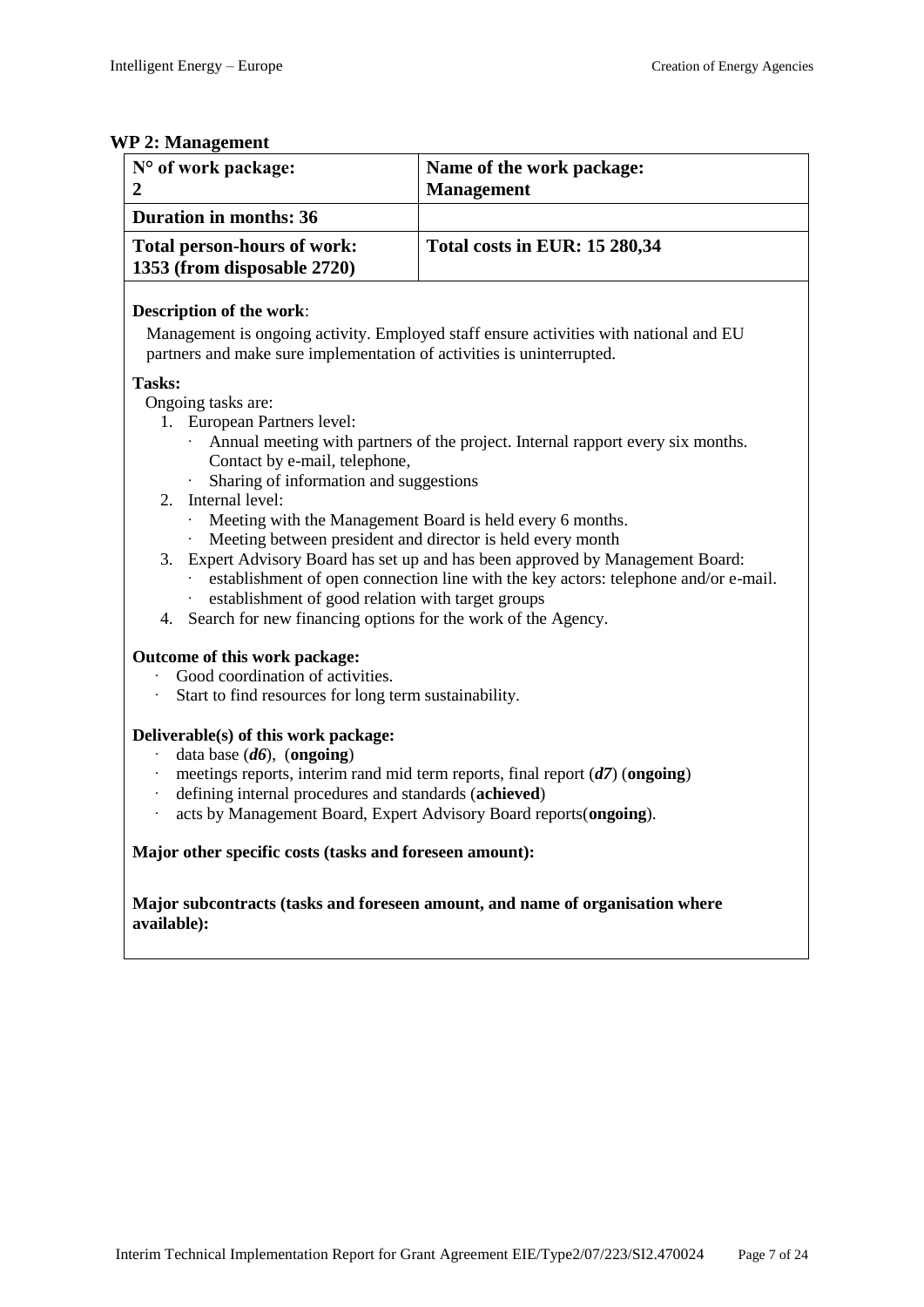# **WP 3: Energy planning**

| N° of work package: 3                                                                                                                                                                                                                                                                                                                                                                                                                                                                                                                                                                                                                                                      | Name of the work package:<br><b>Energy planning</b>                                                                                                                          |  |  |  |  |  |  |  |  |
|----------------------------------------------------------------------------------------------------------------------------------------------------------------------------------------------------------------------------------------------------------------------------------------------------------------------------------------------------------------------------------------------------------------------------------------------------------------------------------------------------------------------------------------------------------------------------------------------------------------------------------------------------------------------------|------------------------------------------------------------------------------------------------------------------------------------------------------------------------------|--|--|--|--|--|--|--|--|
| <b>Duration in months: 12</b>                                                                                                                                                                                                                                                                                                                                                                                                                                                                                                                                                                                                                                              |                                                                                                                                                                              |  |  |  |  |  |  |  |  |
| 350<br><b>Total person-hours of work:</b><br>(from disposable 1145)                                                                                                                                                                                                                                                                                                                                                                                                                                                                                                                                                                                                        | Total costs in EUR: 4 128,24                                                                                                                                                 |  |  |  |  |  |  |  |  |
| Description of the work:<br>This work package is focused on actions necessary to draft an Action Plan for energy<br>management in Medjimurje County.                                                                                                                                                                                                                                                                                                                                                                                                                                                                                                                       |                                                                                                                                                                              |  |  |  |  |  |  |  |  |
| The tasks of this work package are to come. But preparation to this work package is<br>achieved. A basic structure of energy plan has been formed. Its structure was presented to<br>Advisory Board. They will give the advice and suggestion about priority areas in<br>Medjimurje. The Agency started to research for institutions and experts for subcontracting.                                                                                                                                                                                                                                                                                                       |                                                                                                                                                                              |  |  |  |  |  |  |  |  |
| Tasks:<br>The following activities are ongoing:<br>Collecting of the energy data in Medjimurje county<br>1.<br>2.<br>Prepare energy plan in cooperation with experts from universities and institutes<br>The following activities are forecast:<br>Prepare various (detailed) studies on specific topics like biomass, thermal water, wind<br>3.<br>Prepare energy planning projections with and without energy saving, at middle & long<br>4.<br>term plan<br>Identifying key County indicators<br>5.<br>Prepare action plan<br>6.<br>Preparing obtained information and defined action plan for publication and<br>7.<br>dissemination of information to general public. |                                                                                                                                                                              |  |  |  |  |  |  |  |  |
| Outcome of this work package:<br>Direct outcome of this work package will be information on situation in energy field of<br>Medjimurje County that will enable more structured approach of local policy to energy issues<br>and enable decision-making process to be based on realistic information gathered by<br>competent staff and experts. In longer term developed energy planning tools will be used as<br>monitoring and evaluation tools, while specific results will be measurable thus enabling<br>identification of needs and accordingly identification of necessary activities.                                                                              |                                                                                                                                                                              |  |  |  |  |  |  |  |  |
| Deliverable(s) of this work package:                                                                                                                                                                                                                                                                                                                                                                                                                                                                                                                                                                                                                                       |                                                                                                                                                                              |  |  |  |  |  |  |  |  |
| Survey (d8) (forecast)<br>Energy balance of Medjimurje County (forecast)<br>Internal Reports (forecast)<br>Energy plan $(d9)$ (ongoing)<br>Action plan prepared (d10) (forecast)<br>updated) (d11) (forecast)<br>DVD promotion and information materials $(d12)$ (forecast)<br>County (forecast)<br>Collected all plans, strategies and projects on renewable energy sources in<br>Medjimurje(forecast)<br>Internal reports (forecast)<br>Studies, projections, action plan (forecast).<br>Promotional and educational material, web site updated (ongoing).                                                                                                               | Printed materials disseminated and public informed (Flyers, serials, and web page site<br>Detailed data and information about energy sources and use of energy in Medjimurje |  |  |  |  |  |  |  |  |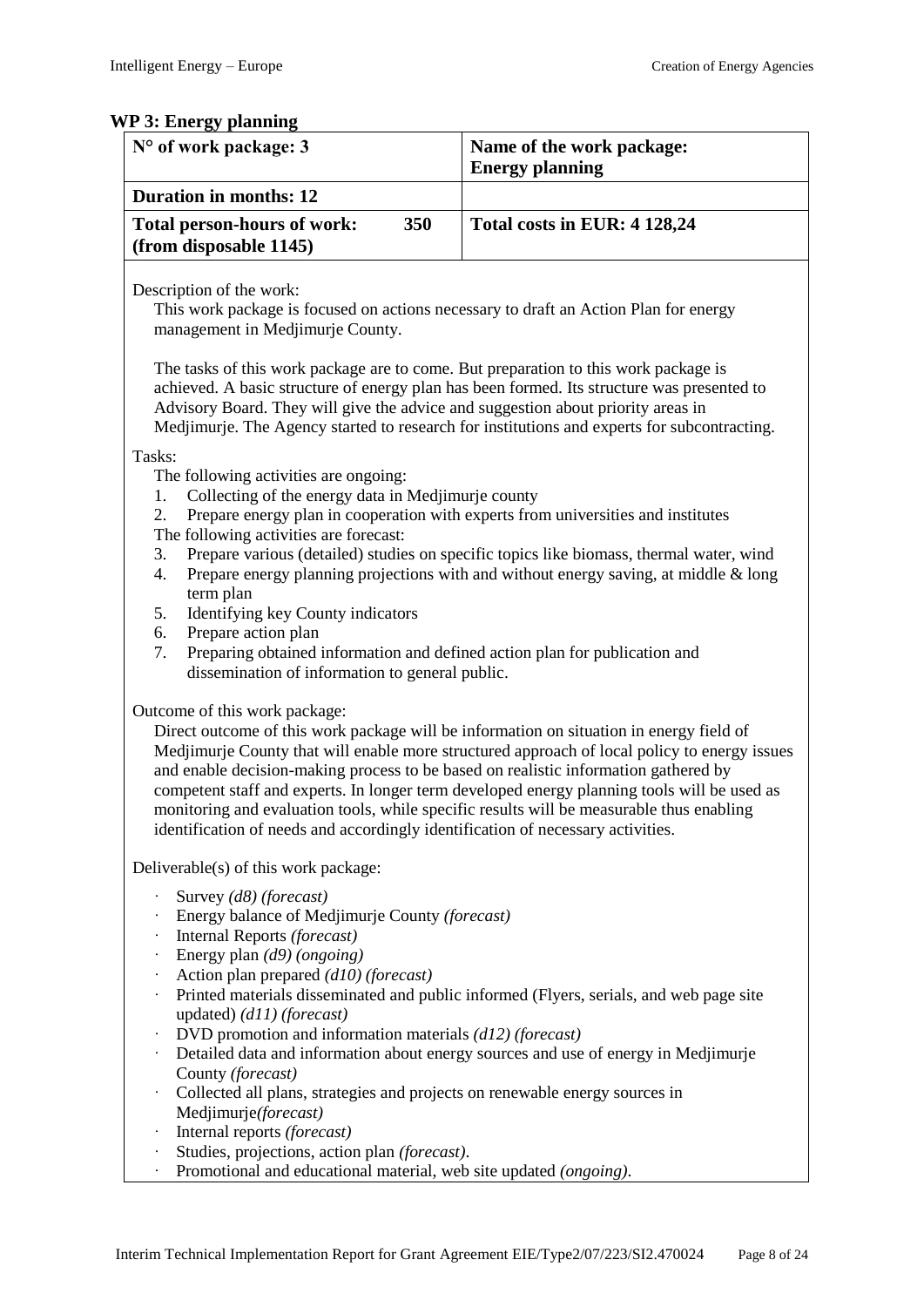#### **Major other specific costs (tasks and foreseen amount):**

#### **Major subcontracts (tasks and foreseen amount, and name of organisation where available):**

Organisation and coordination of preparation of energy plan for Medjimurje County will be responsibility of newly established energy agency Medjimurje, however experts in specific areas will have to be subcontracted in order to ensure highest possible quality of the Plan. The Energy Plan for Medjimurje will have to cover areas such as energy efficiency of buildings, optimisation of public transport and renewable sources of energy. Therefore several subcontracts will have to be awarded. Subcontracts can be awarded to number experts from institutions such as Energy Institute Hrvoje Požar, Faculties, ....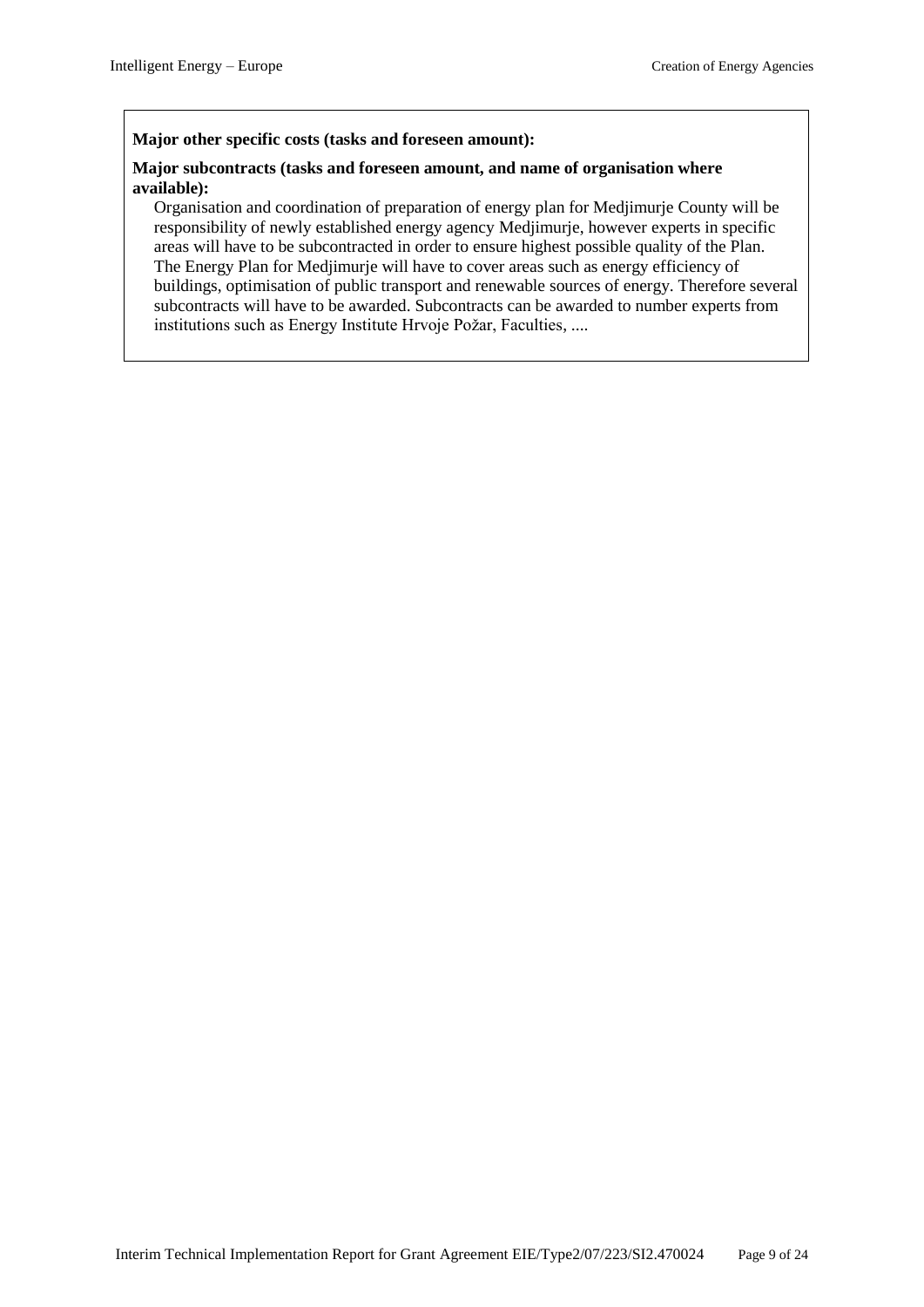## **WP 4: Sector Activities**

| I 4. SECIVI ACUVILIES                                                                                                                                                                                                                                                                                                                                                                                                                                                                                                                                                                                                                                                                                                                                                                                                                                                                                                                                                                                                                                                                                                                                                                                                                                                                                                                                                                                                                                                                                                                                                                                                                                                    |                                                                                                                                                                                                |  |  |  |  |  |  |  |  |  |
|--------------------------------------------------------------------------------------------------------------------------------------------------------------------------------------------------------------------------------------------------------------------------------------------------------------------------------------------------------------------------------------------------------------------------------------------------------------------------------------------------------------------------------------------------------------------------------------------------------------------------------------------------------------------------------------------------------------------------------------------------------------------------------------------------------------------------------------------------------------------------------------------------------------------------------------------------------------------------------------------------------------------------------------------------------------------------------------------------------------------------------------------------------------------------------------------------------------------------------------------------------------------------------------------------------------------------------------------------------------------------------------------------------------------------------------------------------------------------------------------------------------------------------------------------------------------------------------------------------------------------------------------------------------------------|------------------------------------------------------------------------------------------------------------------------------------------------------------------------------------------------|--|--|--|--|--|--|--|--|--|
| N° of work package: 4                                                                                                                                                                                                                                                                                                                                                                                                                                                                                                                                                                                                                                                                                                                                                                                                                                                                                                                                                                                                                                                                                                                                                                                                                                                                                                                                                                                                                                                                                                                                                                                                                                                    | Name of the work package:<br><b>Sector Activities</b>                                                                                                                                          |  |  |  |  |  |  |  |  |  |
|                                                                                                                                                                                                                                                                                                                                                                                                                                                                                                                                                                                                                                                                                                                                                                                                                                                                                                                                                                                                                                                                                                                                                                                                                                                                                                                                                                                                                                                                                                                                                                                                                                                                          |                                                                                                                                                                                                |  |  |  |  |  |  |  |  |  |
| <b>Duration in months: 31</b>                                                                                                                                                                                                                                                                                                                                                                                                                                                                                                                                                                                                                                                                                                                                                                                                                                                                                                                                                                                                                                                                                                                                                                                                                                                                                                                                                                                                                                                                                                                                                                                                                                            |                                                                                                                                                                                                |  |  |  |  |  |  |  |  |  |
| 1405<br><b>Total person-hours of work:</b>                                                                                                                                                                                                                                                                                                                                                                                                                                                                                                                                                                                                                                                                                                                                                                                                                                                                                                                                                                                                                                                                                                                                                                                                                                                                                                                                                                                                                                                                                                                                                                                                                               | <b>Total costs in EUR: 20 173,29</b>                                                                                                                                                           |  |  |  |  |  |  |  |  |  |
| (from disposable 3911)                                                                                                                                                                                                                                                                                                                                                                                                                                                                                                                                                                                                                                                                                                                                                                                                                                                                                                                                                                                                                                                                                                                                                                                                                                                                                                                                                                                                                                                                                                                                                                                                                                                   |                                                                                                                                                                                                |  |  |  |  |  |  |  |  |  |
| Description of the work:                                                                                                                                                                                                                                                                                                                                                                                                                                                                                                                                                                                                                                                                                                                                                                                                                                                                                                                                                                                                                                                                                                                                                                                                                                                                                                                                                                                                                                                                                                                                                                                                                                                 |                                                                                                                                                                                                |  |  |  |  |  |  |  |  |  |
| Promotion of renewable energies and energy efficiency in the different sector of activities:<br>private (housing, industry, transport, commercial) and public (schools, public buildings,<br>urbanism, public transport). Partner cities will provide necessary information related to<br>potential projects (eg. Energy efficiency).                                                                                                                                                                                                                                                                                                                                                                                                                                                                                                                                                                                                                                                                                                                                                                                                                                                                                                                                                                                                                                                                                                                                                                                                                                                                                                                                    |                                                                                                                                                                                                |  |  |  |  |  |  |  |  |  |
| Agency work focus on following groups of activities in scope of this work package                                                                                                                                                                                                                                                                                                                                                                                                                                                                                                                                                                                                                                                                                                                                                                                                                                                                                                                                                                                                                                                                                                                                                                                                                                                                                                                                                                                                                                                                                                                                                                                        |                                                                                                                                                                                                |  |  |  |  |  |  |  |  |  |
| to promote use of renewable energies (especially biomass and geothermal) in all relevant<br>sectors (especially industry and SME, agriculture, municipalities),<br>to promote energy efficiency (for individual houses, industry and SME, public<br>buildings) and assist interested parties from industry, SME's, private and public sectors                                                                                                                                                                                                                                                                                                                                                                                                                                                                                                                                                                                                                                                                                                                                                                                                                                                                                                                                                                                                                                                                                                                                                                                                                                                                                                                            |                                                                                                                                                                                                |  |  |  |  |  |  |  |  |  |
|                                                                                                                                                                                                                                                                                                                                                                                                                                                                                                                                                                                                                                                                                                                                                                                                                                                                                                                                                                                                                                                                                                                                                                                                                                                                                                                                                                                                                                                                                                                                                                                                                                                                          |                                                                                                                                                                                                |  |  |  |  |  |  |  |  |  |
| promote more efficient use of energy in transport.<br>The tasks of this work package are in still in <i>progress</i> .<br>The following actions have been conducted by the agency:<br>Agency helped in collecting data about consumption of electricity, gas, water, building<br>characteristic situation of the public building in Medjimurje County. After that data has<br>been analyzed, free energy audits of 64 public building were conducted.<br>Preparation of curricula for new academicals course for the Polytechnic of Medjimurje.<br>The new course should prepare new figure of energy engineers. The curricula are under<br>process of submission to the Ministry of Education of Croatia.<br>Arranging program for co-financing cost for installation of photovoltaic and solar Panel<br>for private household. The program is co-financed by FZOEU (Fond for Environmental<br>Protection and Energy Efficiency) and supported by Medjimurje County.<br>Green office established in own premises as an demonstrator of best practise for other<br>offices buildings. Show to promote a rational use of energy in offices.<br>Established EE-Info Corner in premises of High School "Construction School" in<br>Cakovec. In the info-corner is present a show room with demonstration of rational use and<br>renewable energy sources for energy buildings, flyers and brochures.<br>Seminar for public institution: <i>Croatian Energy Policy</i> ; 18 March 2009; Čakovec –<br>Discussion about European, Croatian and Medjimurje Energy Policy; Attendees: 17<br>Seminar for SME's: <i>Energy efficient construction and use of RES</i> and workshop: |                                                                                                                                                                                                |  |  |  |  |  |  |  |  |  |
| Tasks:                                                                                                                                                                                                                                                                                                                                                                                                                                                                                                                                                                                                                                                                                                                                                                                                                                                                                                                                                                                                                                                                                                                                                                                                                                                                                                                                                                                                                                                                                                                                                                                                                                                                   |                                                                                                                                                                                                |  |  |  |  |  |  |  |  |  |
| The tasks of this work package are in still in <i>progress</i> .                                                                                                                                                                                                                                                                                                                                                                                                                                                                                                                                                                                                                                                                                                                                                                                                                                                                                                                                                                                                                                                                                                                                                                                                                                                                                                                                                                                                                                                                                                                                                                                                         |                                                                                                                                                                                                |  |  |  |  |  |  |  |  |  |
| 1. to promote and rise awareness about:<br>a. energy efficiency,<br>b. use of renewable energies, with focus on geothermal, biomass and wind power<br>c. more efficient use of energy in transport.<br>activities in the sector it addresses.<br>3. to conduct planned activities in line with adopted Action plan.                                                                                                                                                                                                                                                                                                                                                                                                                                                                                                                                                                                                                                                                                                                                                                                                                                                                                                                                                                                                                                                                                                                                                                                                                                                                                                                                                      | 2. to draft a detailed Action plan for each sector defining activities for following year. This<br>Action plan will be along with the Energy plan but will be focused on specific projects and |  |  |  |  |  |  |  |  |  |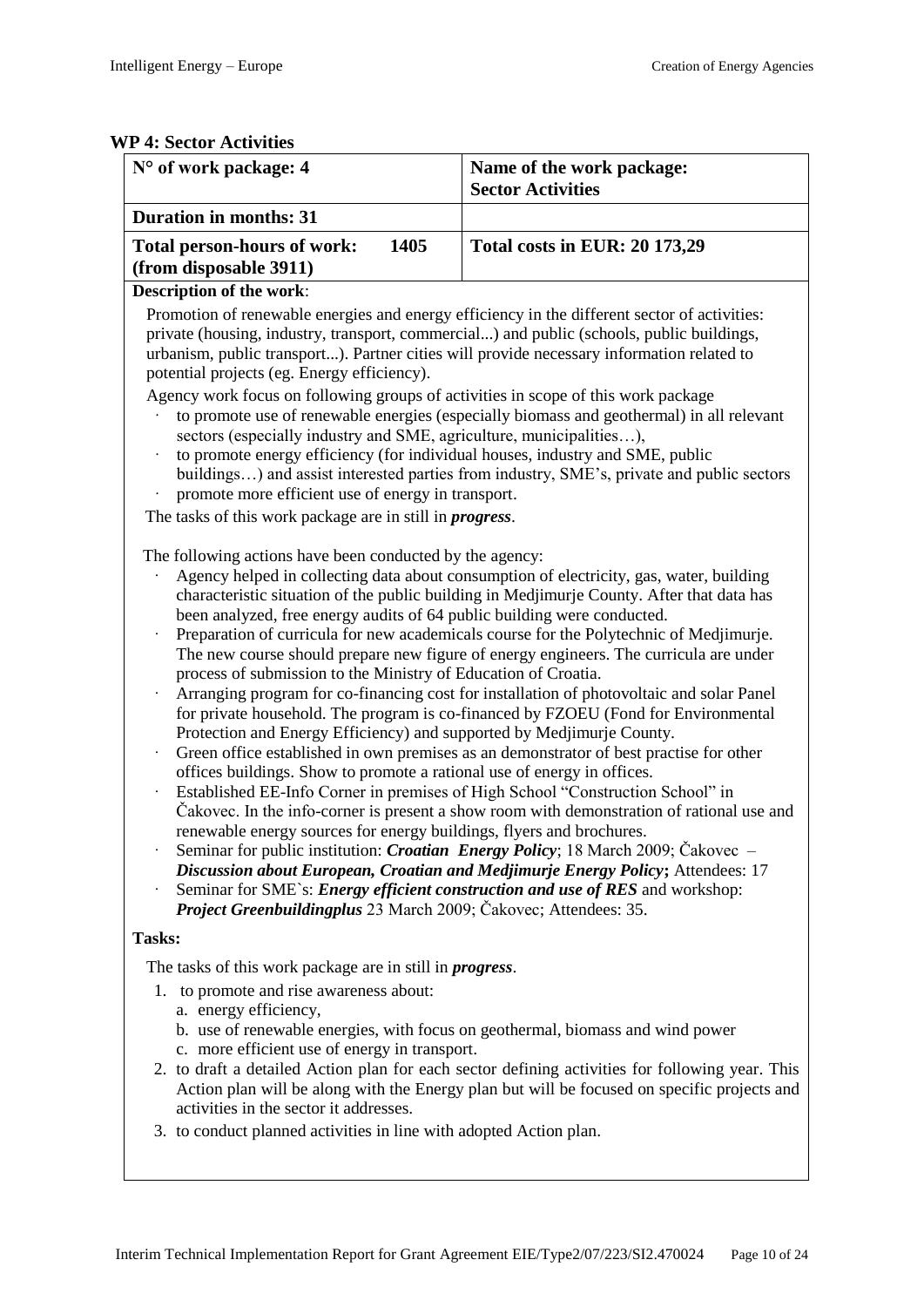#### **Outcome of this work package:**

- · awareness of the citizens and other sectors about RUE and RES,
- $\cdot$  5 % reduced CO<sub>2</sub> emissions to the atmosphere in period of 5 years period,
- · 10 % reduced energy consumption in three years period,
- · 10 % higher energy efficiency of public buildings in 5 years period,
- greater incentives from public budget to incorporate energy efficiency into public, private and business operations,
- strengthen the competitiveness of the economic sector by increased new energy related technologies transfer for 10% in three years period,
- initiated 3 pilot projects related to energy efficiency of public buildings,
- network building and meetings/contacts,
- in transport sector: improvement of air quality through reduction of  $CO2$  emissions (5 %), less noise impact, less energy consumption and awareness rising.

#### **Deliverable(s) of this work package:**

Awareness about energy and renewable sources raised **(d13)** *(ongoing)* CO2 emissions reduced **(d14)** *(ongoing)* Energy consumption reduced **(d15)** *(ongoing)* Energy effciency improved **(d16)** *(ongoing)* Transfer of technology improved **(d17)** *(ongoing)* Seminars for SME's **(d18)** *(ongoing)* Seminars for public institutions **(d19)** *(ongoing)* Elaboration of sectoral action plans **(d20)** *(ongoing)***.**

**Major other specific costs (tasks and foreseen amount):**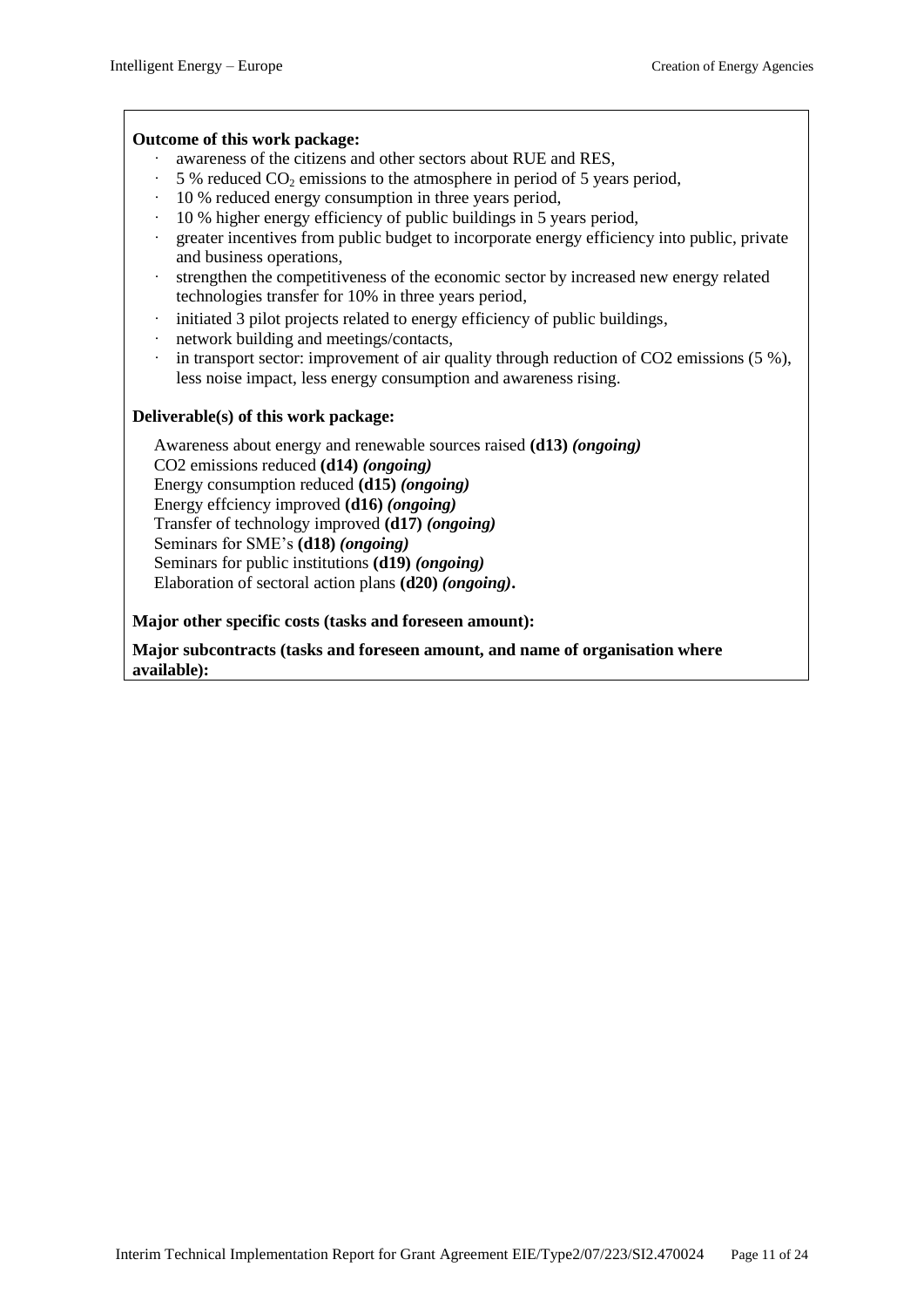#### **WP 5: Horizontal Activities**

| $N^{\circ}$ of work package: 5                                       | Name of the work package:<br><b>Horizontal Activities</b> |
|----------------------------------------------------------------------|-----------------------------------------------------------|
| <b>Duration in months: 32</b>                                        |                                                           |
| <b>Total person-hours of work:</b><br>1307<br>(from disposable 3743) | <b>Total costs in EUR: 25 578,76</b>                      |

#### **Description of the work**:

One of most important tasks of the Agency is to provide accurate and up-to-date information to public and private entrepreneurs who are interested in energy efficiency and renewable energy sources. In order to provide good information in a structured manner quality services needs to be designed. Local and regional governments are going to support the process by providing all necessary information related top energy. Once services are designed, local and regional partners will promote services of the Agency to their partners and business sector.

Tasks of work package are all **ongoing**.

#### **Tasks:**

- 1. To design services for SME's and public sector, including energy evaluation of public buildings, private housing and SME's production facilities
- 2. Training of Agency staff related to energy legislation and delivering information to the interested private and public parties
- 3. Trainings and seminars for energy certification officers/experts
- 4. Organisation of training events and technical meetings (policy seminars, project approach and sources of financing seminars, for instance: how to save through energy efficiency seminars).

Related to task 1. and 4. the Agency provided accurate and latest information to private and public sectors. The Agency has collected information on the data base about the visitors (SME`s and private persons) which were informed and assisted. Agency helped to solve their problems, doubt and answered their questions. In some case the Agency addressed them to the institution on the national level (ministries, energy institutes, etc.), which are specific to solve their particular problem.

Related to tasks 2. and 3. agency staff participated on seminars, trainings, promotions and conferences:

- Metting of local energy agencies in Brussels  $-15$  September 2008
- International conference: Metrology, testing and accreditaion  $-$  Breaking the trading barriers – 09-19 November 2008; Cavtat, Croatia
- · Seminar**:** *Marketing and Sales for a Local Energy Agency***;** 9–10. December 2008; Zagreb; Organizers: REGEA, REDEA and ManagEnergy - (Mladen Boršić)
- · *Seminar za energetske savjetnike (Seminar for energy consultants)***;** 19–21 January 2009; Zagreb, Samobor
- · Seminar: *Registar javnih zgrada Međimurske županije (Register of public buildings in Medjimurje County)***;** 3–4 February 2009; Čakovec
- · EU Energy Sustainable Week: *8 th ManagEnergy Annual Conference;* 8–15 February 2009; Bruxelles
- · Seminar: *Vodič za zakonske i administrativne procedure za proizvođače električne energije iz obnovljivih izvora i kogeneracije (Guide to the legal and administrative procedures for producers of electricity from renewable sources and cogeneration)*; 18 February 2009; Zagreb
- · *First Energy Summit in SEE***;** 3 April 2009; Zagreb
- · *Seminar za energetske savjetnike (Seminar for energy consultants)*; 16–18 April, 6–7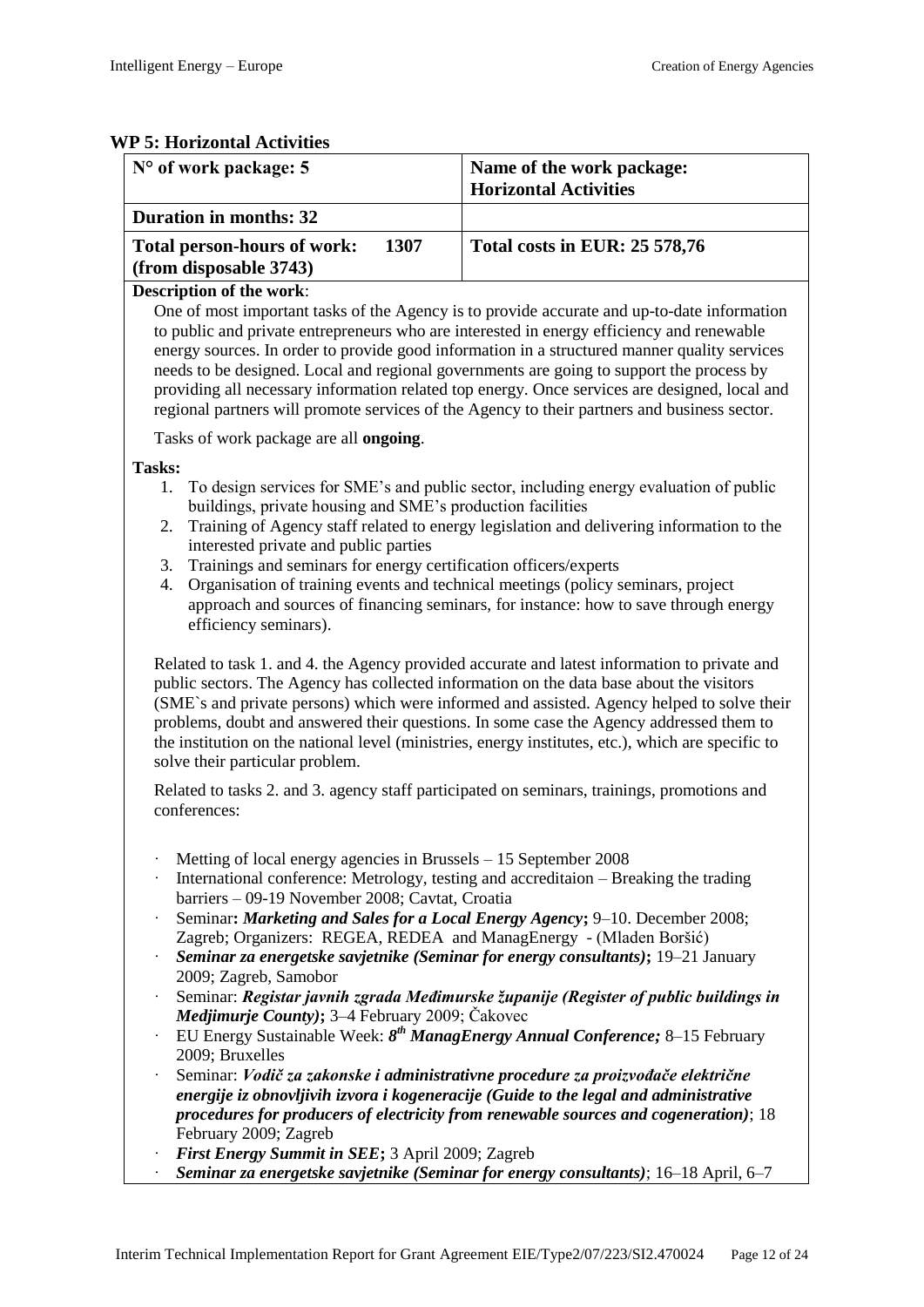April 2009; Zagreb

- · Technical trip in Pomurje (Slovenija): *Road renewable sources (biogas plant in Germany; heating biomass in Beltinci; geothermal greenhouse in Tešanovcima; Smart house in Martijanec and passive house Črešnjavcima*); 24 April 2009; Slovenija
- · Conference *"Experience and possibilities of using range and forest biomass in Austria and Croatia"*; 6 April 2009, Zagreb
- · Conference *"Integration of renewable energy sources in power system"* 15 April 2009, Zagreb
- Zagreb Fair: *Conference "TRANS-SOLAR" The fair INTERKLIMA*; 24-24th April 2009
- · *Sustainable Development of Cities Conference in the framework of Systematic energy management in counties and cities of Croatian***;** Zagreb, 27, 28 and 29 April 2009
- · Workshop: *"Promoting Energy Efficiency and renewable energy – project Greenbuildingplus;* Labin, 7 May 2009
- · HGK (Croatian Chamber of Commerce), Brussels: *Seminar "Energy potential of Croatian regions and possibilities for cooperation"* 16-19 May 2009
- · Ministry of Education and Sports: *Info workshop for potential applicants for the grant of an investment fund for science and innovation within the IPA IIIc*. 1 June 2009
- · Frankfurt: Delegate traveling to the theme *"Energy Efficiency in Buildings"* 14-16 September 2009
- · Zagreb Fair: *Conference on "Renewable Energy in the public sector"* 16 September 2009
- · Workshop NIMSEC: *"Recent trends in the heating system"* 22 September 2009
- · *"Presentation of a strategy for sustainable energy use in Karlovac county"*; Karlovac, 9
- · Seminar *"RES, technology and economic development"* 27 October 2009
- · *"Annual meeting of local and regional energy agencies"*; Brussels 17–20 November 2009
- · Workshop: *"Planning for energy development in the counties and the production of sustainable energy plans"*; 30 November 2009
- · Workshop: *"Innovative technologies as the basis for expansion of cooperation between the Croatia and Germany"* 8 December 2009
- Seminar: Trends on market energy from wood; 18 February 2010; Zagreb
- · Study trip World sustainable days fair and conference; 08 March 2010; Wels, Austria

Related to task 4 the agency organized the following seminar: "Sunčeva energija" («Sun *Energy»*); 16 June 2009. Attendees 65.

#### **Outcome of this work package:**

- Data base of the visitors most improtant are SME's and companies dealing with energy issues, but also private persons with interest in energy. Solving of the doubts and clarifications – informing general public about services and opportunities
- Training of key actors at least 5 people will be trained to provide with services to SME's, public and private sector
- Public will be better informed about services Agency provides incresing interest in energy related issues – 60 entreprises and 100 private persons assisted with advice or more specific serivces (project preparation, identification of sources of financing, elaboration of needs or analysis)
- Increased number of energy related projects implemented in the region by about 20 % (in progress)
- Increase in implemented RES projects of about 15 % (in progress)
- Transfer of technology increased by about 10 % (in progress).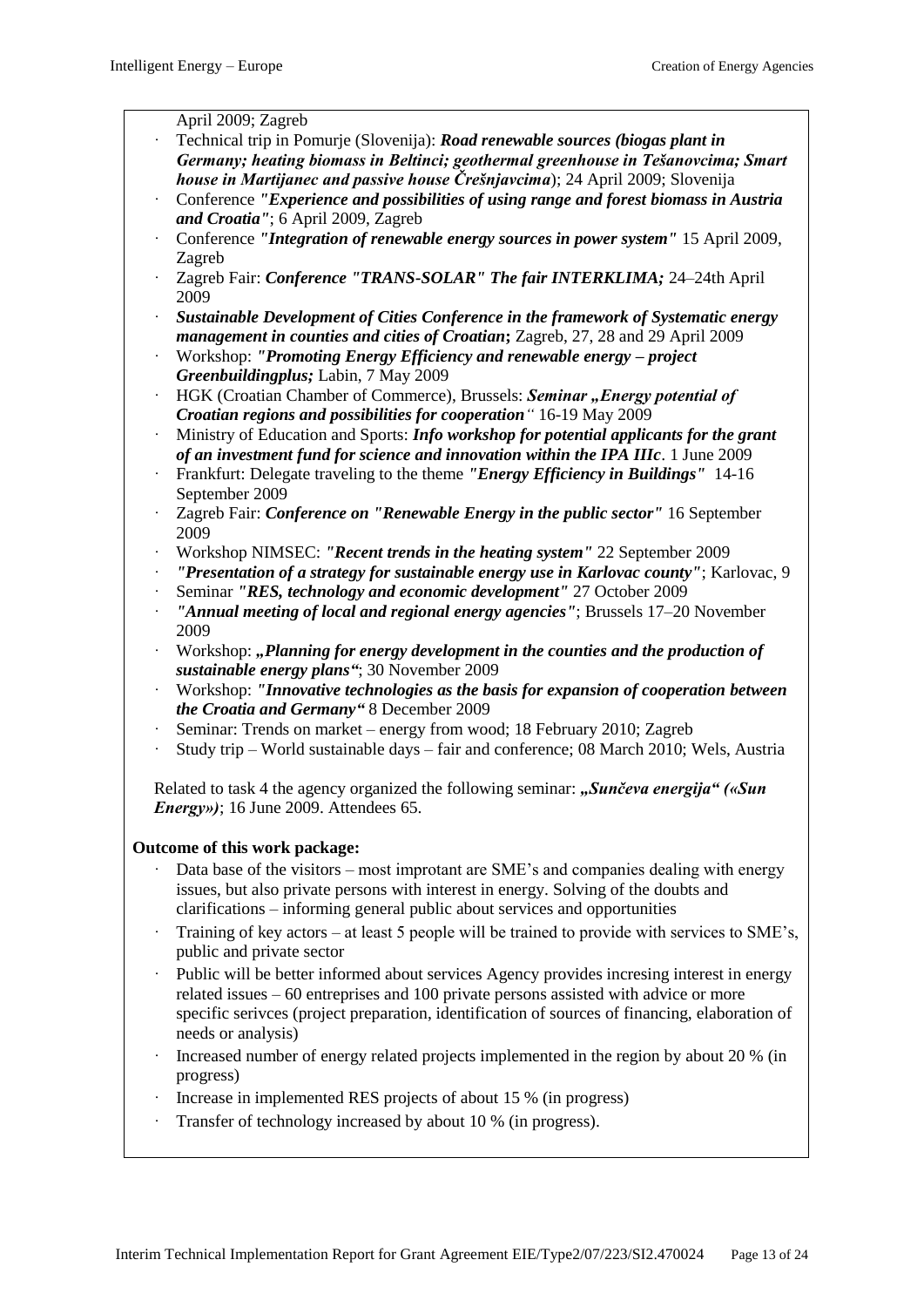#### **Deliverable(s) of this work package:**

- · Guidelines for services **(d21) (forecast)**
- · Brochures **(d22) (forecast)**
- · No. of SME's and citizens assisted **(d23, d24) (ongoing)**
- · Trainings **(d25) (ongoing)** and seminars **(d26) (ongoing)**
- · No. of energy related projects increased **(d27) (ongoing)**
- · RES projects incresed **(d28) (ongoing).**

**Major other specific costs (tasks and foreseen amount):**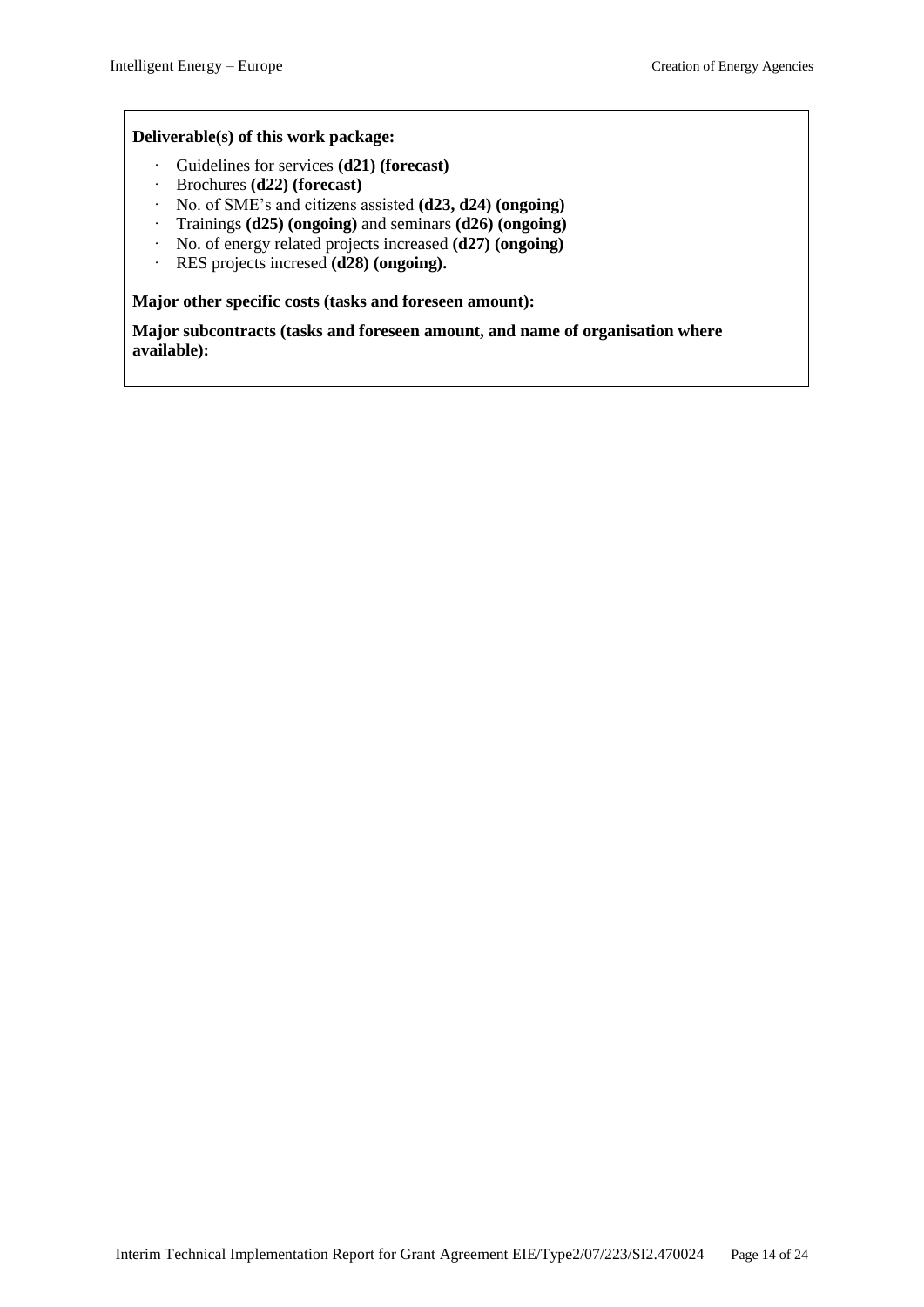| $No$ of work package: 6                                   | Name of the work package:<br>Communication and dissemination at local,<br>regional and national levels |
|-----------------------------------------------------------|--------------------------------------------------------------------------------------------------------|
| <b>Duration in months: 36</b>                             |                                                                                                        |
| Total person-hours of work: 927<br>(from disposable 2685) | <b>Total costs in EUR: 14 257,36</b>                                                                   |

#### **WP 6: Communication and dissemination at local, regional and national levels**

#### **Description of the work**:

Most of dissemination of information activities will be performed on the local level (Medjimurje County, partner cities will be involved in all public events and dissemination activities), but activities include regional and national level promotion events.

The tasks of this work package are in **progress**.

#### **Tasks:**

- 1. To make Public relation plan, with detailed PR activities and description of means, media and level of dissemination of information
- 2. Promoting the services of the agency and goals/purpose of the Agency considering number of promotion materials already foreseen through other working packages (for instance WP 5 includes promotion of services), this materials will be published after midterm evaluation of results (performed by external evaluator – LEA Pomurje) and will present results achieved by that period (d24). Booklets will be published at the and of the project with summary of all activities and main results achieved (d25).
- 3. Dissemination of information about rational use of energy (RUE) and renewable energy sources in Medjimurje County, based on sectors described in WP 4. There is a lot of potential in business sector which can reduce energy expenditures and reinvest in business. Public sector owns a lot of old and energy inefficient buildings which could achieve significant savings in the long run. They are main target group for this activity, but also private sector will not be neglected.
- 4. Events organization and participation (training seminars, campaign of information, participation to fairs, demonstrations of specific technologies, promotion of eco driving techniques etc.). Main target group for this activity are companies and people directly involved in these specific sectors. For instance, specific technologies related to intelligent houses can be performed by Končar and targeted groups will be general public and entire construction sector in the County of Medjimurje. In scope of MESAP (Entrepreneurial Fair of Medjimurje) which has regional character, technologies and best practices can be presented to public and business sector.
- 5. Organize cooperation and network activities
- 6. Measuring the success of undertaken activities
- 7. Energy week. Organizing different events in order to promote energy efficiency.

Related to task 4) the agency organized the seminar *"Praktični savjeti za uporabu sunčeve energije" («Practical advices for the use of solar Energy»)*; 21 November 2009. The seminar was held during the Expo MESAP – the fair of agriculture, food, utilities and environmental equipment and renewable energy sources and modern construction. Attendees: 34.

Related to task 2) and task 3) the Agency had the following activities through media (radio, TV, newspaper)

- · 17 March 2009: on Čakovec TV channel, presentation of activities and policy of Medjmurje Energy Agency
- · 1 June 2009: on Radio 1 (local radio station), radio show about renewable energy sources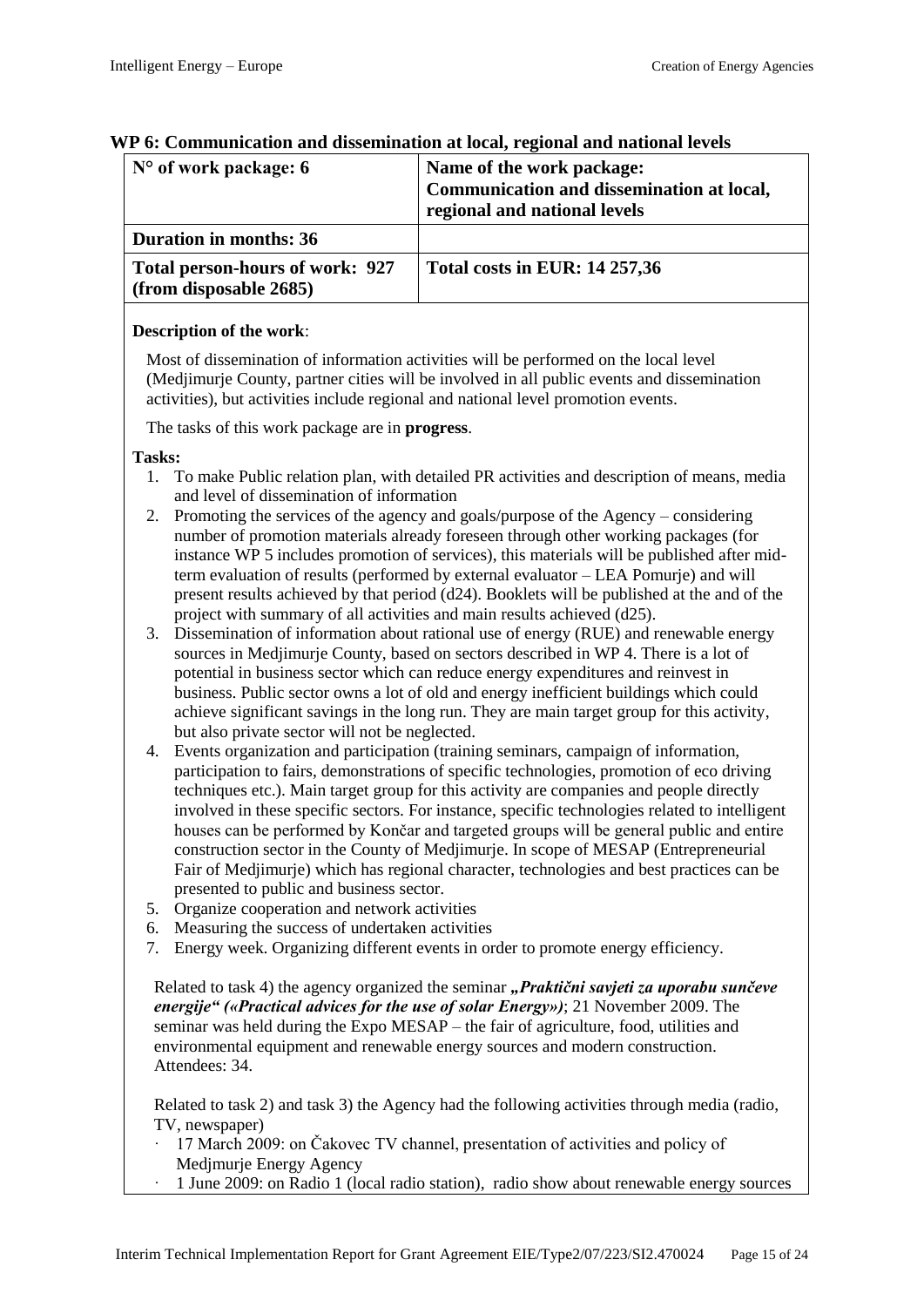· 20 July 2009: on Radio 1 (local radio station), radio show about energy efficiency · 4 interview with journalist and a corresponding number of article on local newspaper.

Related to the task 5) the Agency prepared an accord with the other Energy Agencies in Croatia (REGEA, REA IRENA, REA Kvarner, REA Sjever) to promote the common activities of RUE and RES. The chart is forecasted to be signed by all the agencies on May 2010.

#### **Outcome of this work package:**

- · Higher awareness about work, goals and purpose of the Agency. Estimation is that about 30 % of population of the County of Medjimurje is aware of existence of MENEA
- Better understanding of RES and RUE issues and policy measures, Agency activities and possibilities for economy – 30 % of population of Medjimurje understands goals and function of MENEA
- · Awareness on national level about existence and activities of the Agency will increase by 30 %
- · Created networks and cooperation between local authorities, institutions and entrepreneurs with regional, national and international organisations and experts increased by 30 %.

#### **Deliverable(s) of this work package:**

- · PR plan *(d29) (forecast)*,
- · DVD materials *(d30) (forecast)*
- · Brochures *(d31) (forecast)*, booklets *(d32) (forecast)*
- · Awareness about LEA Medjimurje purpose and goals raised *(d33) (ongoing)*
- · Seminars *(d34) (ongoing)*,
- · Workshops and trainings *(d35) (ongoing)*,
- Energy Week public events (demonstrations, competitions in eco innovations for youth) *(d36) (forecast)*.

#### **Major other specific costs (tasks and foreseen amount):**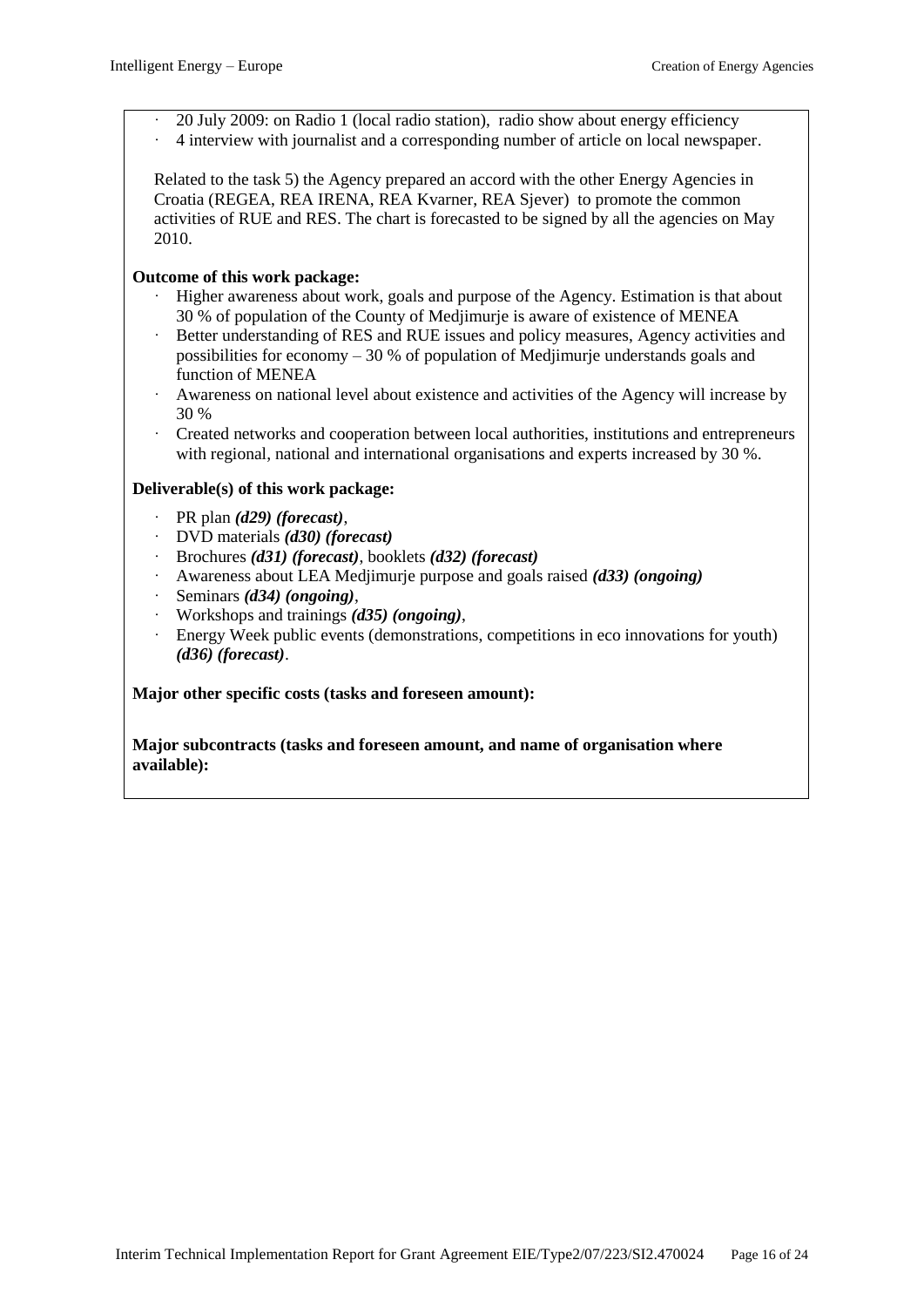| $N^{\circ}$ of work package: 7                            | Name of the work package:<br><b>Capacity building through European co-</b><br>operation |
|-----------------------------------------------------------|-----------------------------------------------------------------------------------------|
| <b>Duration in months: 36</b>                             |                                                                                         |
| Total person-hours of work: 566<br>(from disposable 1153) | <b>Total costs in EUR: 13 971,57</b>                                                    |

#### **WP 7: Capacity building through European Cooperation.**

#### **Description of the work**:

Work of the agency will be improved and expertise of agency staff strengthened through number of transfer of knowledge and best practices activities.

#### **Tasks:**

- 1. Kick-off meeting: The kick-off meeting was held in Lleida (co-ordinator of the project). (**achieved**)
- 2. Partners of the European consortium will meet with the following objectives (**ongoing**):
	- a. Establishment of a trans-national strategy, objectives and organisation of the European cooperation
	- b. Establishment of a trans-national schedule (date and place of future meetings …)
- 3. Annual consortium meetings: Members of the European consortium will meet at least once a year with the following objectives (**ongoing**):
	- a. sharing information and experience and the results of successful projects
	- b. presenting a report on the activities and projects carried out by each agency
	- c. presenting the progress report on Agency work programmes
	- d. evaluating the possibility of joint involvement in other European programmes
- 4. End of EC agreement meeting. Consortium Agencies will present a global review of the 3 year work programme and will present the future actions for their agency (funding, new work programmes, changes in membership, staff changes, new activities…). Members of the consortium will also establish a new international work programme in order to establish a long term framework for this partnership. This special international conference will be open to everybody. (**ongoing**)
- 5. Punctual (short term) staff/trainee exchange: to help cement the partnership and to effectively provide a mechanism for enhanced technology transfer and training. However, to make this possibility absolutely clear, the staff exchanges will be organized only in a case of a very large and significant project. An opportunity far more realistic is that the agency will organize short term exchanges of their younger staff (graduate students and like). (**forecast**)
- 6. Network initiations: The annual consortium meeting in Medjimurje (Croatia) could be the occasion for inviting other East European agencies and sharing the experiences and knowhow of both members of the consortium. We propose, if this could be possible, to associate every partner's mentor agency, to this meeting, in order to share their great experience with other East European agencies.

Catalyzing and nurturing networks linking academic/school groups, technicians, experts, communities or industry groups within the three participant municipalities, and subregions in Spain, Croatia and France. (**ongoing**)

The Agency is organizing in cooperation with Lleida Energy Agency and LEA Montpellier the Second Symposium of Energy Agencies of Mediterranean Countries "Mediterranean Industry of the Sun", which will be held 15-17 June 2011, located at the same date and facilities of the Symposium Metrological Infrastructure. It will have a strong focus on the themes related to application of industrial electronics to sustainable energy processing,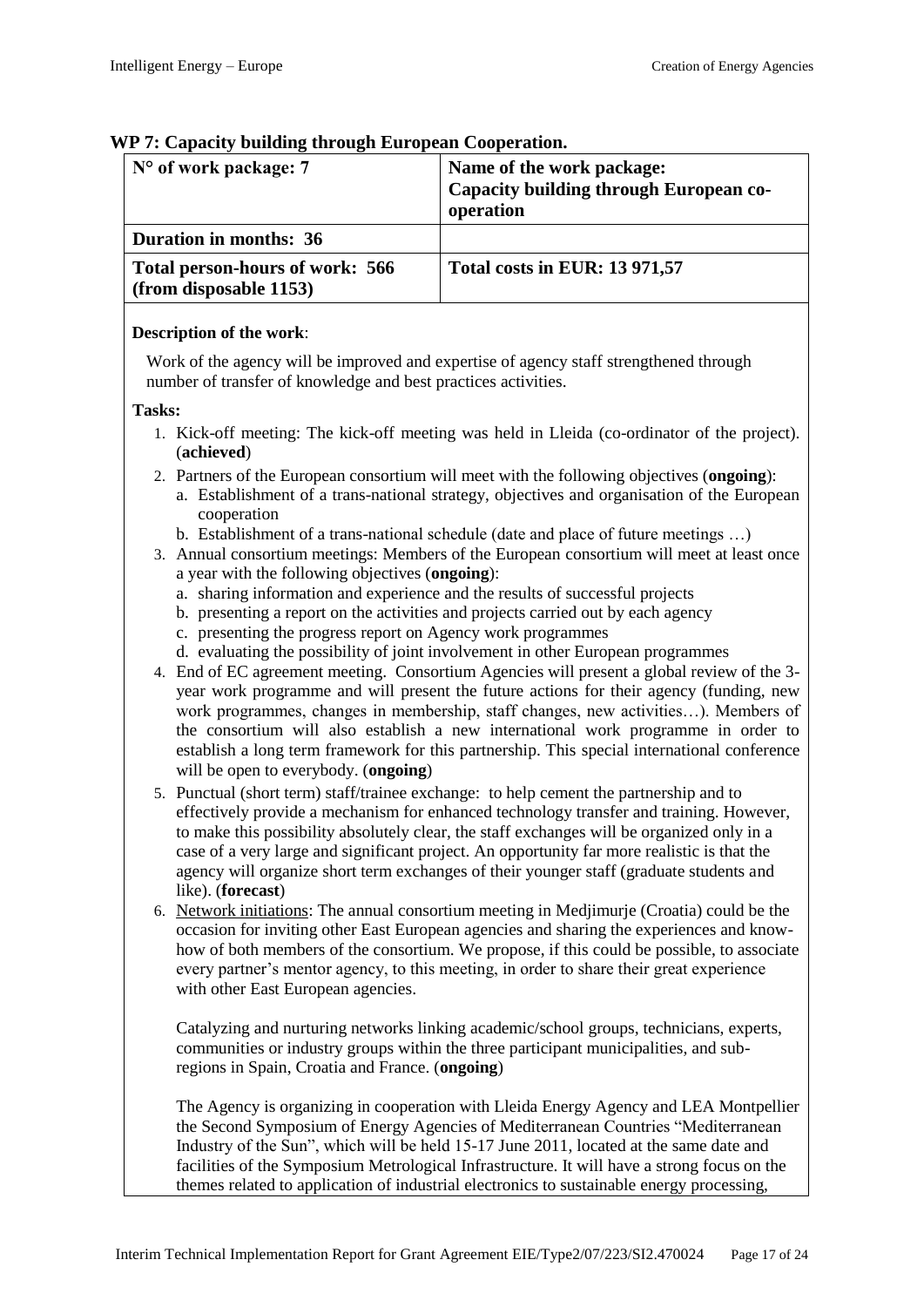contributions, special sessions and tutorial proposals in the field of renewable energy systems, electric and hybrid propulsion and energy saving.

- 7. Information management and dissemination: Use of common systems, methodologies and in particular a combined approach to using the web (providing an interactive portal for reaching the individual citizen, company or community). In addition, naturally, the web page will be used to maintain a fluid and constant communication among the partners. It will help to exchange the experience on energy programming and/or any other activity of importance. As such, it will serve to establish friendly relations between agencies. (**ongoing**)
- 8. Support of the Montpellier's International conference, held on 4–6 February 2010: The Medjimurje Energy Agency with Lleida Energy Agency supported the Montpellier's International conference. A delegation from Medjimurje County also participated to the conference. (**achieved**)
- 9. Punctual collaboration on EU projects: The partners will also actively collaborate with the possible presentation of EU projects whether concerning Intelligent Energy, LIFE, Interreg and/or any other projects of possible interest for one, more or all three partners. (**ongoing**).

#### **Outcome of this work package:**

- Good organisational structure and division of work
- · Broader cooperation and partnerships network
- Improving services and fostering generation and exchange of new ideas.

#### · **Deliverable(s) of this work package:**

- Meetings, seminars, trainings with local authorities networking on local and national level *(d37) (ongoing)*
- · Travel (meeting energy agencies in EU) networking with EU energy related institutions *(d38) (ongoing)***.**

#### **Major other specific costs (tasks and foreseen amount):**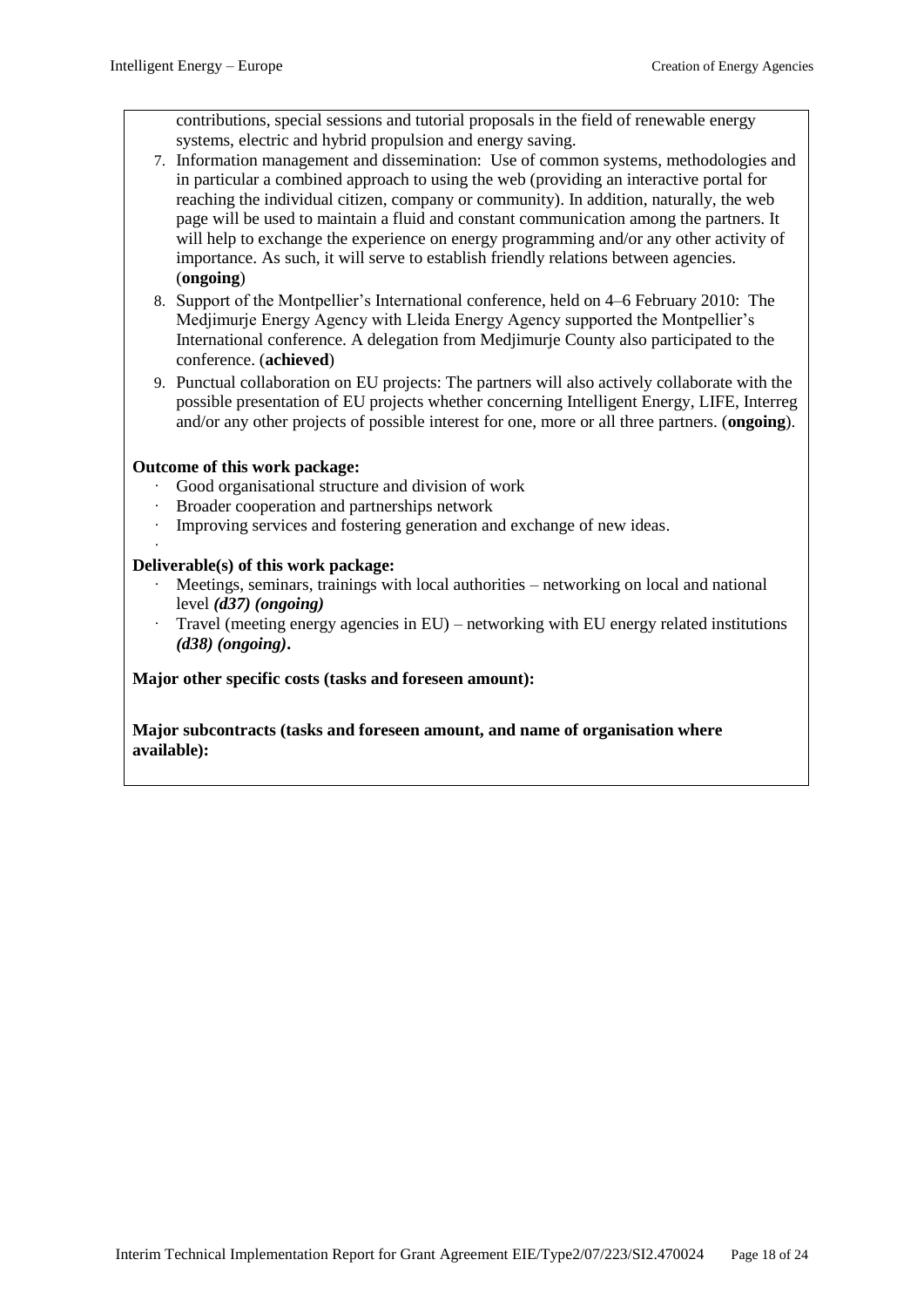#### **WP 8: Common dissemination activities**

| $N^{\circ}$ of work package: 8                          | Name of the work package:<br><b>Common dissemination activities</b> |
|---------------------------------------------------------|---------------------------------------------------------------------|
| <b>Duration in months:</b><br>36                        |                                                                     |
| Total person-hours of work: 80<br>(from disposable 135) | Total costs in EUR: 4 465,41                                        |
|                                                         |                                                                     |

#### **Description of the work**

The work package covers resources to contribute, upon written request by the IEEA to common dissemination activities shared by the IEE projects in order to increase synergies amongst the projects and visibility of the project results.

*Task 1*: Contribution to the development of online information systems under IEEA management (e.g. project fact sheets, reports, slides, electronic deliverables, images) in the quality and form specified

*Task 2*: Participation and/or contribution, to information and dissemination events (contractors' workshops, conferences, briefing days, exhibitions, etc.) related to Intelligent Energy – Europe or other relevant EU programmes or actions

*Task 3*: Contribution to the preparation of common presentation material related to IEE actions, like the "Intelligent Energy News" newsletter and other printable or audiovisual media developed by the IEEA.

The tasks of the work package are still *ongoing*.

Agency`s staff participated on the meeting of local energy agencies in Brussels – 17-20 November 2009.

Agency's staff participated to the "Sustainable Energy Week 2010", 22–26 March 2010 in Bruxelles, Belgium.

#### **Outcome of this work package:**

- Delivering of contributions to the online information systems and web-sites
- Participation in information and dissemination events, such as contractors' workshops, conferences
- Delivery of common presentation material and media tools.

#### **Deliverable(s) of this work package:**

- Inputs to the IEEA's online information systems and web-site, (e.g. project fact sheets, reports, slides, electronic deliverables, images and regular up-dates thereof) in the quality and form specified (*ongoing*)
- Project presentations and background material presented at information and dissemination events including feedback analysis thereof (*ongoing*)
- · Inputs to common presentation material related to IEE actions, such as articles for newsletters, posters, interviews, visuals (*ongoing*).

#### **Major other specific costs (tasks and foreseen amount):**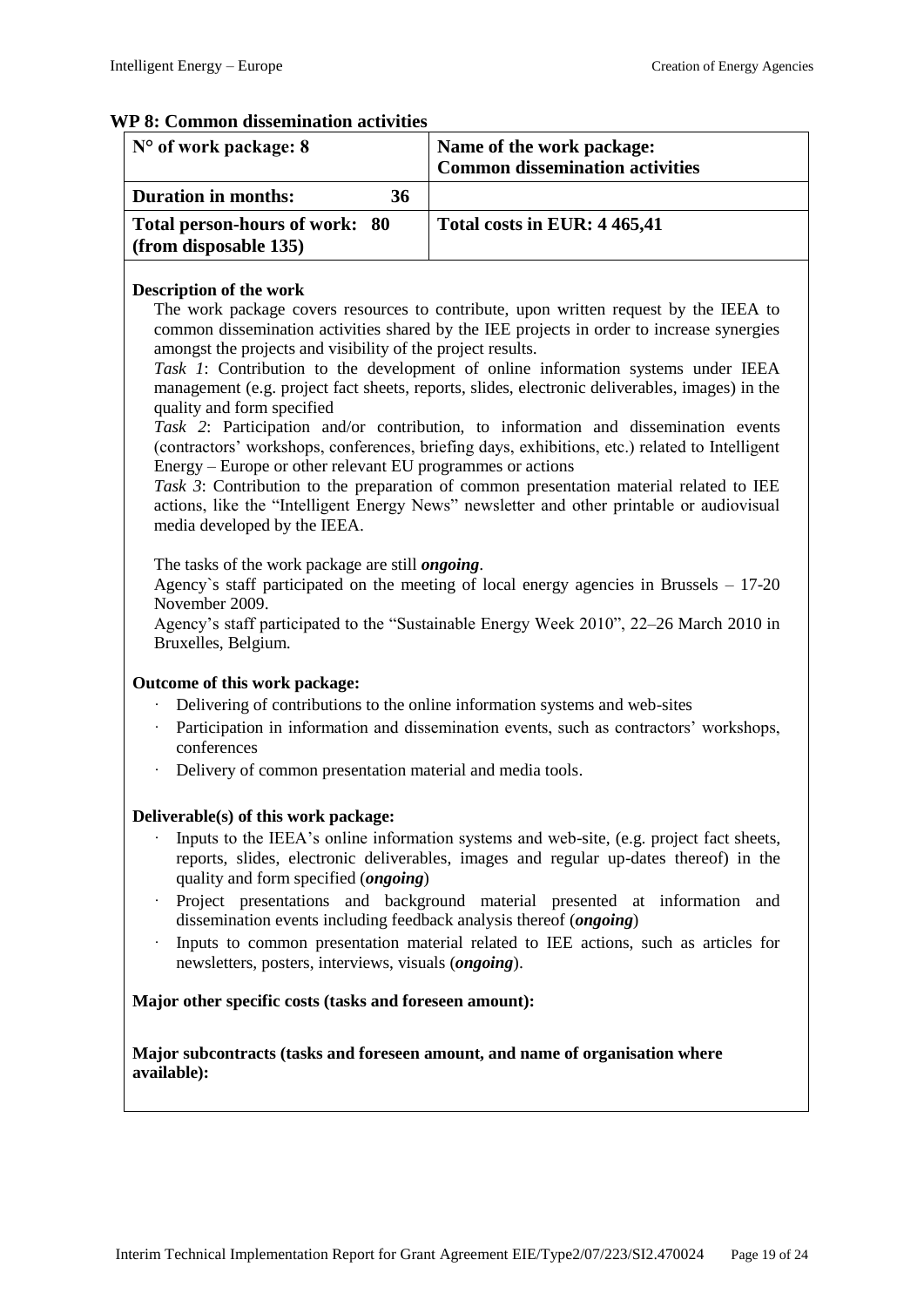| Work package / Duration of<br>the project (in months)                                          |              | 2 | 3 | 4 | 5 | <sub>0</sub> | $\mathcal{L}$ | 8 | 9 | 10 | -11 | 12 | 13 | 14 | 15 | 16          | 17 | 18 | 19 | 20 | 21 | 22 | 23 | 24 | 25 | 26 | 27          | 28 | 29 | 30 | 31 | 32 | 33 | 34 | 35           | 36    |
|------------------------------------------------------------------------------------------------|--------------|---|---|---|---|--------------|---------------|---|---|----|-----|----|----|----|----|-------------|----|----|----|----|----|----|----|----|----|----|-------------|----|----|----|----|----|----|----|--------------|-------|
| Work package 2:<br>Management                                                                  |              |   |   |   |   |              |               |   |   |    |     |    |    |    |    |             |    |    |    |    |    |    |    |    |    |    |             |    |    |    |    |    |    |    |              |       |
| Work package 3: Energy<br>planning                                                             |              |   |   |   |   |              |               |   |   |    |     |    |    |    |    |             |    |    |    |    |    |    |    |    |    |    |             |    |    |    |    |    |    |    |              |       |
| Work package 4: Sector<br>activities                                                           |              |   |   |   |   |              |               |   |   |    |     |    |    |    |    |             |    |    |    |    |    |    |    |    |    |    |             |    |    |    |    |    |    |    |              |       |
| Work package 5: Horizontal<br>activities                                                       |              |   |   |   |   |              |               |   |   |    |     |    |    |    |    |             |    |    |    |    |    |    |    |    |    |    |             |    |    |    |    |    |    |    |              |       |
| Work package 6:<br>Communication and<br>dissemination at local<br>regional and national levels |              |   |   |   |   |              |               |   |   |    |     |    |    |    |    |             |    |    |    |    |    |    |    |    |    |    |             |    |    |    |    |    |    |    |              |       |
| Work package 7: Capacity<br>building through European<br>cooperation                           |              |   |   |   |   |              |               |   |   |    |     |    |    |    |    |             |    |    |    |    |    |    |    |    |    |    |             |    |    |    |    |    |    |    |              |       |
| Work package 8: Common<br>dissemination activities                                             |              |   |   |   |   |              |               |   |   |    |     |    |    |    |    |             |    |    |    |    |    |    |    |    |    |    |             |    |    |    |    |    |    |    |              |       |
| Project meetings <sup>a</sup>                                                                  | $\mathbf{x}$ |   |   |   |   |              |               |   |   |    |     |    |    |    |    | $\mathbf X$ |    |    |    |    |    |    |    |    |    |    | $\mathbf X$ |    |    |    |    |    |    |    | $\mathbf{x}$ |       |
| Project reports to IEEA <sup>b</sup>                                                           |              |   |   |   |   |              | IC<br>R       |   |   |    |     |    |    |    |    |             |    | IR |    |    |    |    |    |    |    |    |             | r  |    |    |    |    |    |    |              | $FR*$ |

#### **B.2 Schedule of Agency Work Programme**

<sup>a</sup> It is recommended to hold regular project meetings. A kick-off meeting should preferably take place in the first month after the Agencies have been established, and a final meeting should also be foreseen.

<sup>b</sup> According to the model grant agreement the minimum number of reports to the IEEA is: 1 Inception Report (ICR within 6 months after the signature of the Amendment N<sup>o</sup>1 to the Agreement), 1 interim report (IR – technical and financial, covering months 1 to 17), one technical progress report (PR- covering months 18 to 27) and 1 final report (FR – technical and financial, covering the whole 36months of the work programme). Please note that the periods to be covered by each report are specified in the grant agreement (Article I.6), and submission deadlines for all three kinds of reports are to be indicated in the time schedule. PR / IR / ICR must be submitted within 1 month after the end of the period. FR must be submitted at the latest 2 months after the end of the project duration.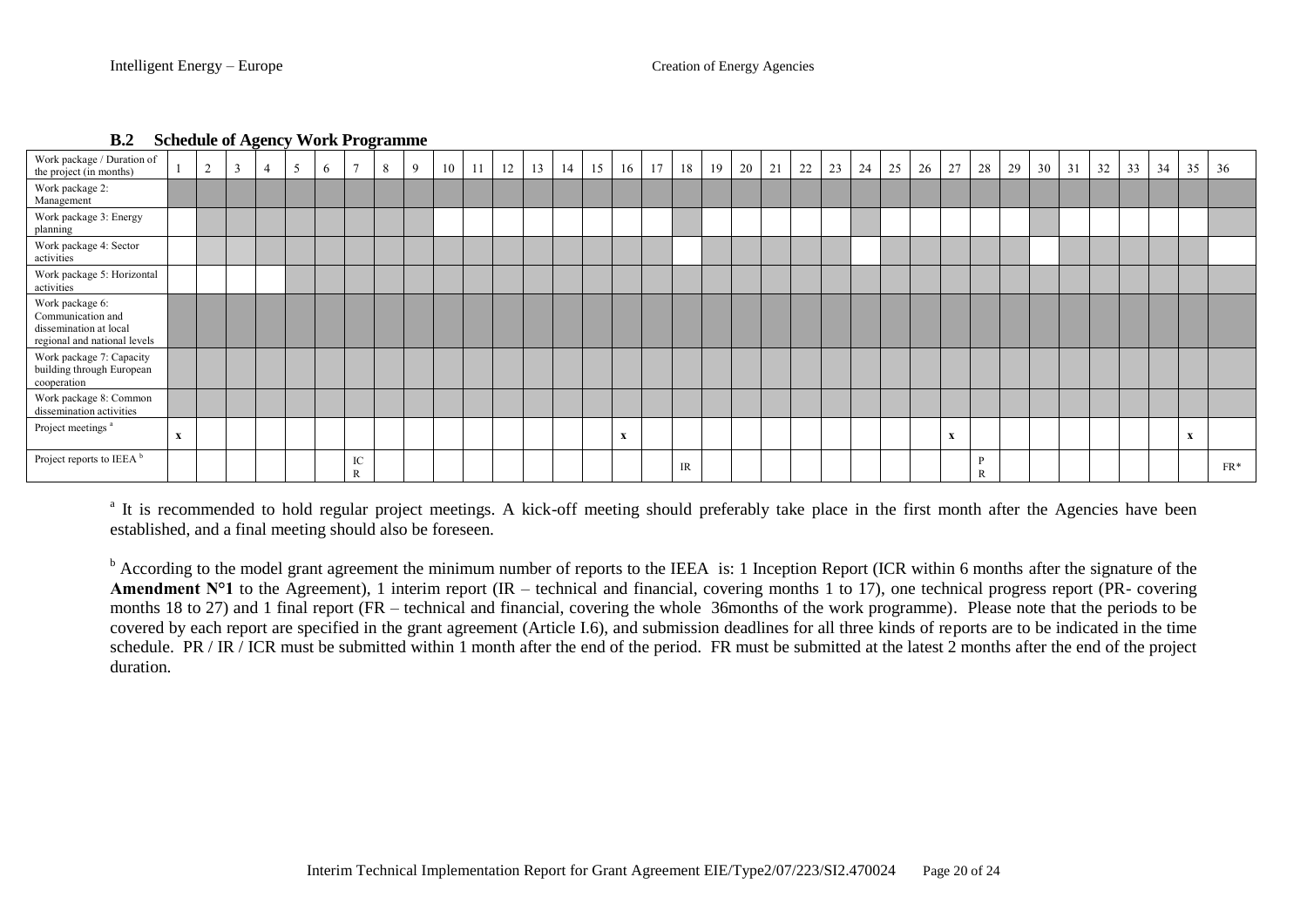# **Performance Indicators**

| Performance indicator                                 | Quantification of success <sup>a</sup>                                                                                     | <b>Related work</b>              |
|-------------------------------------------------------|----------------------------------------------------------------------------------------------------------------------------|----------------------------------|
|                                                       |                                                                                                                            | package and/or<br>deliverable N° |
| Newspaper articles                                    | 3- about the work and goals of the Agency                                                                                  | wp $1/d3$<br>Status: completed   |
| Presentations and promotion of the                    | 40 relevant people present on the promotion event                                                                          | wp 1 / d4<br>Status: completed   |
| Agency<br>Data base of contacts                       | Initially 30 companies and all relevant contacts and info sites related                                                    | wp2/d6                           |
|                                                       | to energy institutions                                                                                                     | status: ongoing                  |
| Meetings with national partners                       | 36 working meetings with partners                                                                                          | wp2/d7<br>status: ongoing        |
| Survey                                                | 1000 inhabitants and enterprises interwieved about energy efficiency<br>and savings                                        | wp3/d8<br>status: forecast       |
| Energy plan                                           | Plan drafted on basisis of gathered data will identify priority areas                                                      | wp3/d9<br>status: ongoing        |
| Action plan based on energy plan                      | Activities planned based on Energy plan, action plan will be used as<br>basis for drafting of the budget.                  | wp3/d10<br>status: forecast      |
| Newspaper articles                                    | 6 articles that will explain identified needs to the general public                                                        | wp3/d3<br>Status: achieved.      |
| Awareness raised among citizens                       | through media<br>10 % more citizens aware of "energy issues"                                                               | wp4/d13                          |
| Reduction of CO2 emissions                            | By 5 %                                                                                                                     | Status: ongoing.<br>Wp4/d14      |
|                                                       |                                                                                                                            | Status: ongoing.                 |
| Reduced energy consumption                            | By 10%                                                                                                                     | Wp4/d15<br>Status: ongoing.      |
| Improvement of energy effciency of<br>buildings       | By 10%                                                                                                                     | Wp4/d16<br>Status: ongoing.      |
| Improved tech transfer                                | By 10%                                                                                                                     | Wp4/d17<br>Status: ongoing.      |
| Seminars for SME - strengthening                      | 120 SME's attended 5 seminars                                                                                              | wp4/d18                          |
| the competitiveness of economic<br>sector             |                                                                                                                            | Status: ongoing.                 |
| Seminars for institutions - cutting the               | 30 relevant local government experts attended 2 seminars                                                                   | wp4/d19<br>Status: ongoing.      |
| red tape for energy projects<br>Sectoral action plans | For each year activities and projects will be elaborated through                                                           | Wp4/d20                          |
|                                                       | sectorial implementation plans                                                                                             | Status: ongoing.                 |
| Guidelines for services                               | Prepared document is going to facilitated development and quality of<br>services                                           | wp5/d21<br>Status: ongoing.      |
| Number of enterprises assisted                        | 60 enterprises received support form the Agency                                                                            | wp5/d23<br>Status: ongoing.      |
| Number of citizens assisted                           | 100 citizens received advice from the Agency                                                                               | wp5/d24<br>Status: ongoing.      |
| Trainings for energy experts/officers                 | Trainings for staff related to providing of services for 5 people                                                          | wp5/d25<br>Status: forecast      |
| Seminars - Agency staff training                      | 5 people attended 4 expert seminars about financing, support<br>services, savings through energy efficiency and transport. | Wp5/d26<br>Status: ongoing.      |
| Increase in energy efficiency related                 | Increase by 20%                                                                                                            | Wp5/d27<br>Status: ongoing.      |
| projects<br>Increase in RES projects                  | Increase by 15%                                                                                                            | Wp5/d28                          |
| PR plan                                               | Plan will describe approach to public and outline marketing activities                                                     | Status: ongoing.<br>wp6/d29      |
|                                                       | for next period                                                                                                            | Status: ongoing.                 |
| Awarenes about the Agency raised                      | 30% of population aware about existence and role of MENEA<br>Medjimurje                                                    | Wp6/d33<br>Status: ongoing.      |
| Seminars                                              | 60 SME, 70 people from public sector and local authorities present                                                         | wp6/d34<br>Status: ongoing.      |
| Workshops or trainings                                | 60 SME, 55 people from public sector and local authorities<br>participating                                                | wp6/d35<br>Status: ongoing.      |
| <b>Energy Week</b>                                    | 3 events for 300 people – eco-innovation competitions for youth,<br>presentations, expositions                             | Wp6/d36<br>Status: forecast.     |
| Network between JLS                                   | This is foreseen more as an information network that would provide                                                         | wp7/d37                          |
|                                                       | basic information and news to local and regional government                                                                | Status: ongoing.                 |
| Network between energy agencies<br>in EU              | 4 active partnerships - gradually increasing number of active<br>partnerships with EU energy instiutions                   | wp7/d38<br>Status: ongoing.      |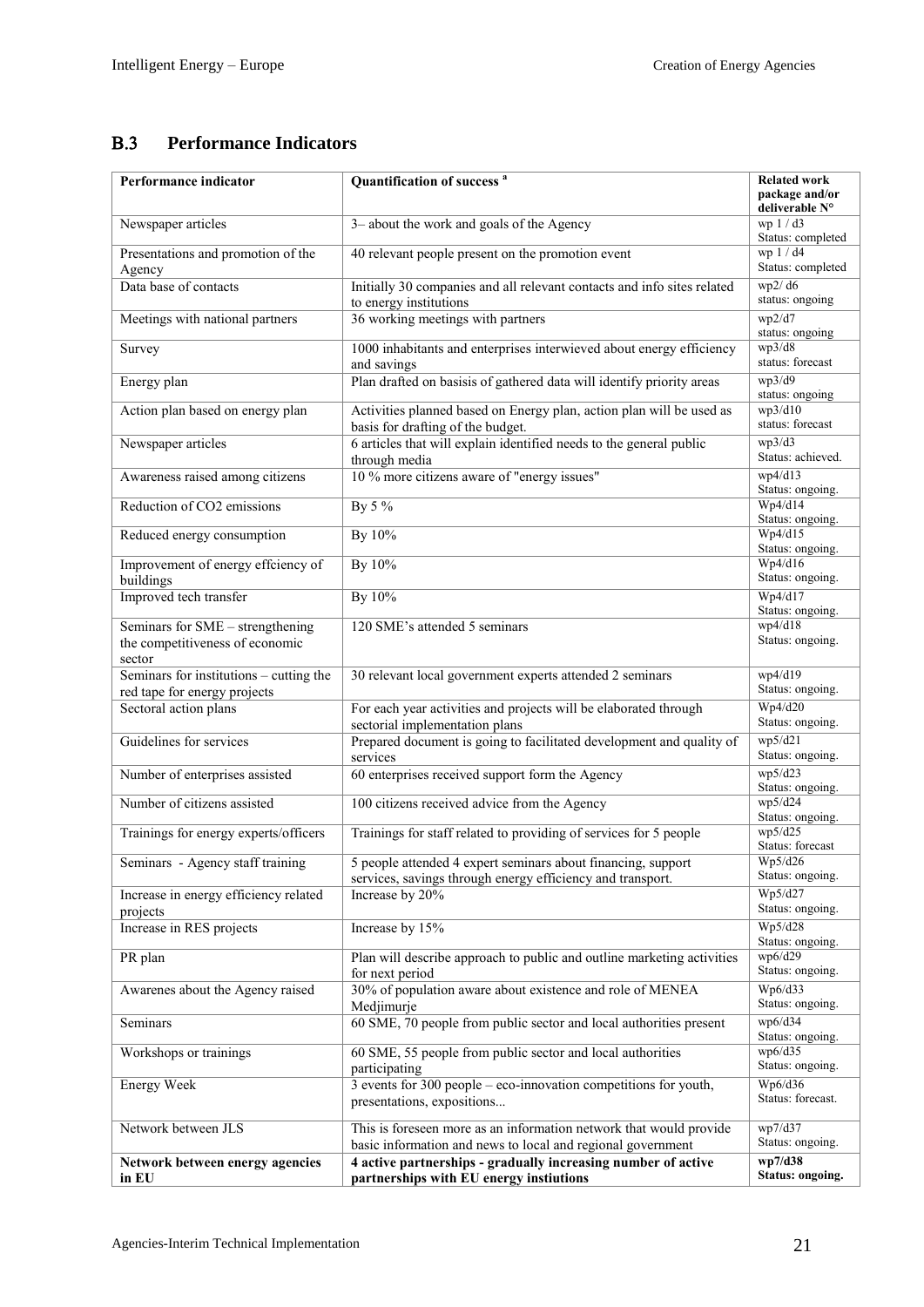#### **B.4 Co-financing Please state how the co-financing issue is now updated (maybe more municipalities joining or more local stakeholders collaborating)**

Co-financing structure remained the same.

Access to funding is guaranteed and comprises:

- **The Town of Čakovec** 5 000 €/year Paid 5 000 HRK per the year 2009 and 0 HRK per the year 2010
- **The Town of Prelog** 3 000 €/year Paid 0 HRK per the year 2009 and 0 HRK per the year 2010
- · **The Town of Mursko Središče** 3 000 €/year Paid 0 HRK per the year 2009 and 0 HRK per the year 2010
- · **Končar** 10 000 €/year Paid 72 778,17 HRK per the year 2009 and 72 954,52 HRK per the year 2010
- **HEP ESCO** 10 000  $\epsilon$ /year Paid 73 617,25 HRK per the year 2009 and 75 000,00 HRK per the year 2010
- $\cdot$  **INA** 10.000 €/year Paid 0 HRK per the year 2009 and 0 HRK per the year 2010.

**Remark:** The amount of expenses of the MENEA is less than foreseen because co-funding of Croatian co-founders was not honoured how it was specified by letters of intent when Agency was founded. This is the reason why not all foreseen tasks were accomplished (in fact they are not yet achieved but they are still on ongoing state). The problem is due to the recession in Croatia. There is a political will to solve this problem until autumn 2010.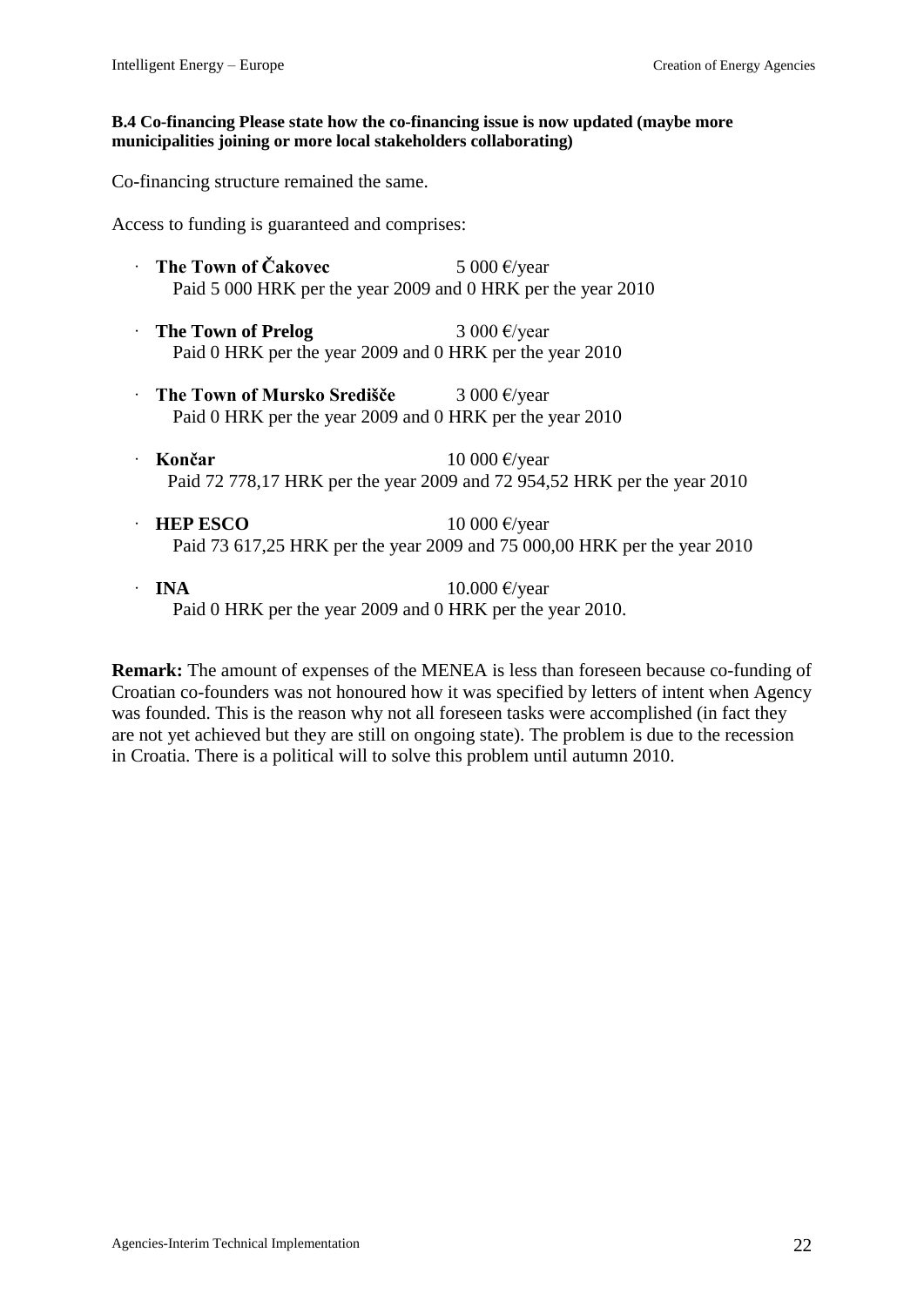#### **Appendices to the Technical Report**

#### **Table 1: First/updated list of submitted deliverables since starting date**

| Del.<br>N.      | <b>WP</b>       | <b>Description</b>                                 | <b>Submission</b><br>with report | <b>Deliverable</b><br>uploaded at |
|-----------------|-----------------|----------------------------------------------------|----------------------------------|-----------------------------------|
|                 |                 |                                                    |                                  | website?                          |
| dl              | WP1             | <b>Flyers</b>                                      | IC                               | Yes                               |
| d2              | WP1             | <b>Brochures</b>                                   | IC                               |                                   |
| d3              | WP1             | Newspaper articles                                 | IC                               |                                   |
| d4              | WP1             | Presentation and public promotion event for        | IC                               |                                   |
|                 |                 | introduction of Agency                             |                                  |                                   |
| d5              | WP1             | Web-site                                           | IC                               | Yes                               |
| d6              | WP <sub>2</sub> | Database                                           | IC,                              |                                   |
| d7              | WP <sub>2</sub> | Meeting reports, interim report and mid term       | IC, IR, PR, FR                   |                                   |
|                 |                 | reports, final report                              |                                  |                                   |
| d8              | WP3             | Survey of energy planning                          | IR                               |                                   |
| $\overline{d9}$ | WP3             | Energy plan                                        | ${\sf FR}$                       |                                   |
| d10             | WP3             | Action plan                                        | ${\sf FR}$                       |                                   |
| d11             | WP3             | Flyers, serials, webpage about energy plan         | ${\sf FR}$                       | Yes                               |
| dl2             | WP3             | DVD promotion and information materials about      | PR, FR                           | Yes                               |
|                 |                 | Energy plan                                        |                                  |                                   |
| dl3             | WP4             | Arise of awareness about energy and renewable      | IR,FR                            |                                   |
|                 |                 | sources                                            |                                  |                                   |
| dl4             | WP4             | Reduction of CO2 emission                          | <b>FR</b>                        |                                   |
| d15             | WP4             | Reduction of energy consumption                    | FR                               |                                   |
| dl6             | WP4             | Energy efficiency improvement                      | ${\sf FR}$                       |                                   |
| d17             | WP4             | Improved transfer of technology                    | <b>FR</b>                        |                                   |
| dl8             | WP4             | Seminar for SME                                    | IC, IR, PR, FR                   |                                   |
| dl9             | WP4             | Seminar for public institutions                    | IC, IR, PR, FR                   |                                   |
| d20             | WP4             | Elaboration of sectoral action plans               | FR                               |                                   |
| d21             | WP5             | Guidelines for services                            | FR                               |                                   |
| d22             | WP5             | Brochures for horizontal activities                | <b>FR</b>                        |                                   |
| d23             | WP5             | Number of SME assisted                             | IC, IR, PR, FR                   |                                   |
| d24             | WP5             | Number of citizen assisted                         | IC, IR, PR, FR                   |                                   |
| d25             | WP5             | Trainings                                          | IC, IR, PR, FR                   |                                   |
| d26             | WP5             | Seminars                                           | IC, IR, PR, FR                   |                                   |
| d27             | WP5             | No. of energy related increased                    | IC, IR, PR, FR                   |                                   |
| d28             | WP5             | RES project increased                              | IC, IR, PR, FR                   |                                   |
| d29             | WP <sub>6</sub> | Public relation plan                               |                                  |                                   |
| d30             | WP <sub>6</sub> | DVD materials                                      | IC, IR, PR, FR                   |                                   |
| d31             | WP6             | <b>Brochures</b>                                   | IC, IR, PR, FR                   |                                   |
| d32             | WP6             | <b>Booklets</b>                                    | IC, IR, PR, FR                   |                                   |
| d33             | WP6             | Awareness about Agency purpose and goals           | IC, IR, PR, FR                   |                                   |
|                 |                 | raised                                             |                                  |                                   |
| d34             | WP <sub>6</sub> | Seminars                                           | IC, IR, PR, FR                   |                                   |
| d35             | WP <sub>6</sub> | Workshop and training                              | IC, IR, PR, FR                   |                                   |
| d36             | WP <sub>6</sub> | Energy week public events                          | ${\sf FR}$                       |                                   |
| d37             | WP7             | Meeting, seminars, training with local authorities | IC, IR, PR, FR                   |                                   |
| d38             | WP7             | Travel (meeting energy agencies in EU)             | IC, IR, PR, FR                   |                                   |
|                 |                 | networking with EU related institutions            |                                  |                                   |

*Please indicate the progress of your deliverables or this period*

 $<sup>1</sup>$  This information must be identical with your List of Deliverables in Annex I of your grant agreement.</sup>

 $2$  Please indicate the report with which you have submitted the deliverable (IC, IR, PR).

For guidance on how to make the most of your project website, how to refer to IEE funding and where to find the IEE logo and disclaimer se[e http://ec.europa.eu/energy/intelligent/implementation/index\\_en.htm](http://ec.europa.eu/energy/intelligent/implementation/index_en.htm)*.*